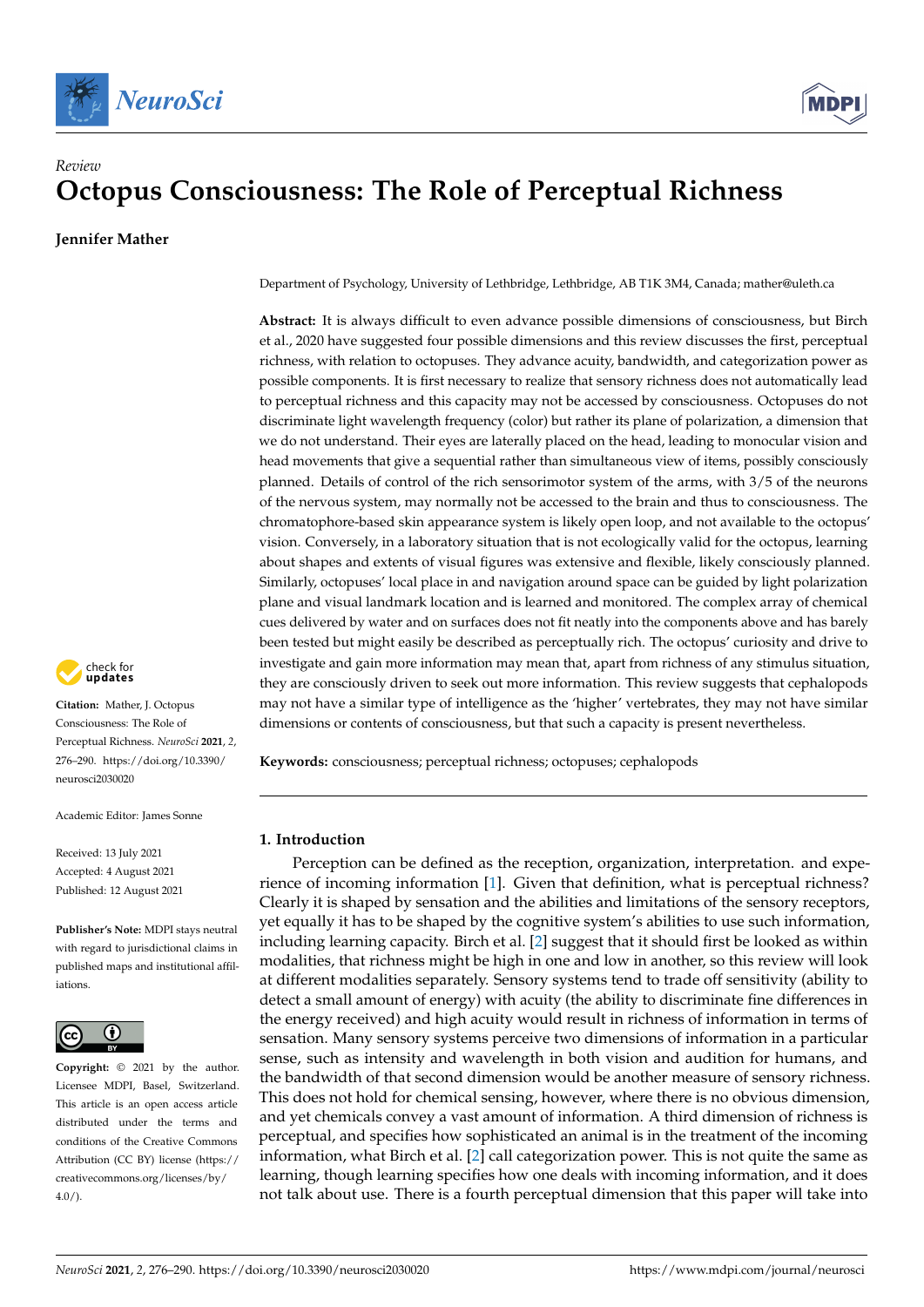consideration. Mobile animals must be able to situate themselves in space, and even a sessile animal has to locate external items and event with regard to oneself. That capacity is spatial localization. One aspect deals with egocentric information about relationship with regard to one's position in space. Another more complex situation is the construction of a cognitive map, a representation of either the two or three-dimensional world [\[3\]](#page-10-2). To gather sensory information even within one sense an animal might have different channels, or receptor systems. One example is distance and contact receptor systems for chemical information—for humans in smell and taste and for octopuses in distance olfaction and sucker surface chemical reception. Perceptual processing can take place in different parts of the brain that function for different cognitive tasks, such as localization and identification in human vision (leading researchers to talk about 'blindsight'), which can lead to different access to consciousness. Although sensory richness is no guarantee of perceptual richness, complex perceptual ability also does not guarantee access to consciousness, but it may be an a priori necessity. For instance, the use of mechanoreception for balance and orientation uses complex parallel systems in many animals [\[4\]](#page-11-0) yet is fairly automatic.

However, there is an important guide for evaluation of perceptual richness in every animal, including octopuses, von Uexcüll's [\[5\]](#page-11-1) umwelt or sensory world. It is different for each animal; he says that "there is no real world but as many worlds as species". Despite being aware of this, human researchers tend to be anthropocentric [\[6\]](#page-11-2), especially focused on vision, and the octopus is very different from us. Hochner [\[7\]](#page-11-3) talks of 'embedded cognition', as motor and sensory systems are part of a larger interacting system of animal and environment, specifying and controlling cognition, behavior and consciousness [\[8\]](#page-11-4). Octopuses live in sea water, an efficient filter particularly of longer wavelength of light but less so of its polarization cues. Water is a good medium for conveying chemical and mechanical cues, which octopuses and other cephalopods rely heavily upon. The nearshore environment is complex and changing, demanding careful assessment of incoming information and quick decision making. The cephalopod movement control system is based on muscular hydrostats, and the resulting complexity of motor output control has led to a low-level system of subroutines controlled in the chains of ganglia that run along the dorsal arms of octopuses. There are more neurons in the arms than in the brain, so octopuses have a distributed nervous system and their decision-making locations are a matter of debate. The sophisticated skin appearance system, paradoxically, is produced by a color-blind animal for color sensitive receivers [\[9\]](#page-11-5). Despite the complexity of the chomatophore system [\[10\]](#page-11-6), skin appearance may be open loop, not monitored by the eyes. Thus, to understand perceptual richness in the octopus (and other cephalopods), we need to understand not just what information is processed to what extent in which sensory modalities, but also which cognitive tasks they are utilized for [\[11\]](#page-11-7), before speculating to what extent this information is recorded in consciousness. In addition, it is useful to have some idea of the processing center, and the octopus brain is often compared with that of mammals [\[12\]](#page-11-8), and see Figure 1 in reference [\[12\]](#page-11-8). The octopus brain–body ratio is similar to that of smaller mammals [\[9\]](#page-11-5), it has over 30 differentiated lobes and input is generally to the dorsal brain and output from the ventral. The surface of the large optic lobes has been compared to that of the fish deep retina, the peduncle lobe to the cerebellum, and the vertical lobe the seat of learning and memory, to the limbic system. The extensive arm brachial cords together make a parallel to the mammalian spinal cord.

## **2. Vision**

The striking resemblance of the cephalopod eye to that of vertebrates, particularly mammals, is often pointed out as a fine example of convergent evolution, that the lens eye of these groups is the 'one best way' to process incoming light information. However, this resemblance is only partially true, and to understand the perceptual richness of cephalopod vision, we must know the capacities and limitations of their visual sensory system; Hanke and Kelber [\[13\]](#page-11-9) have a good recent review. This section of the paper will examine how visual information is used to guide octopod behavior in several different situations,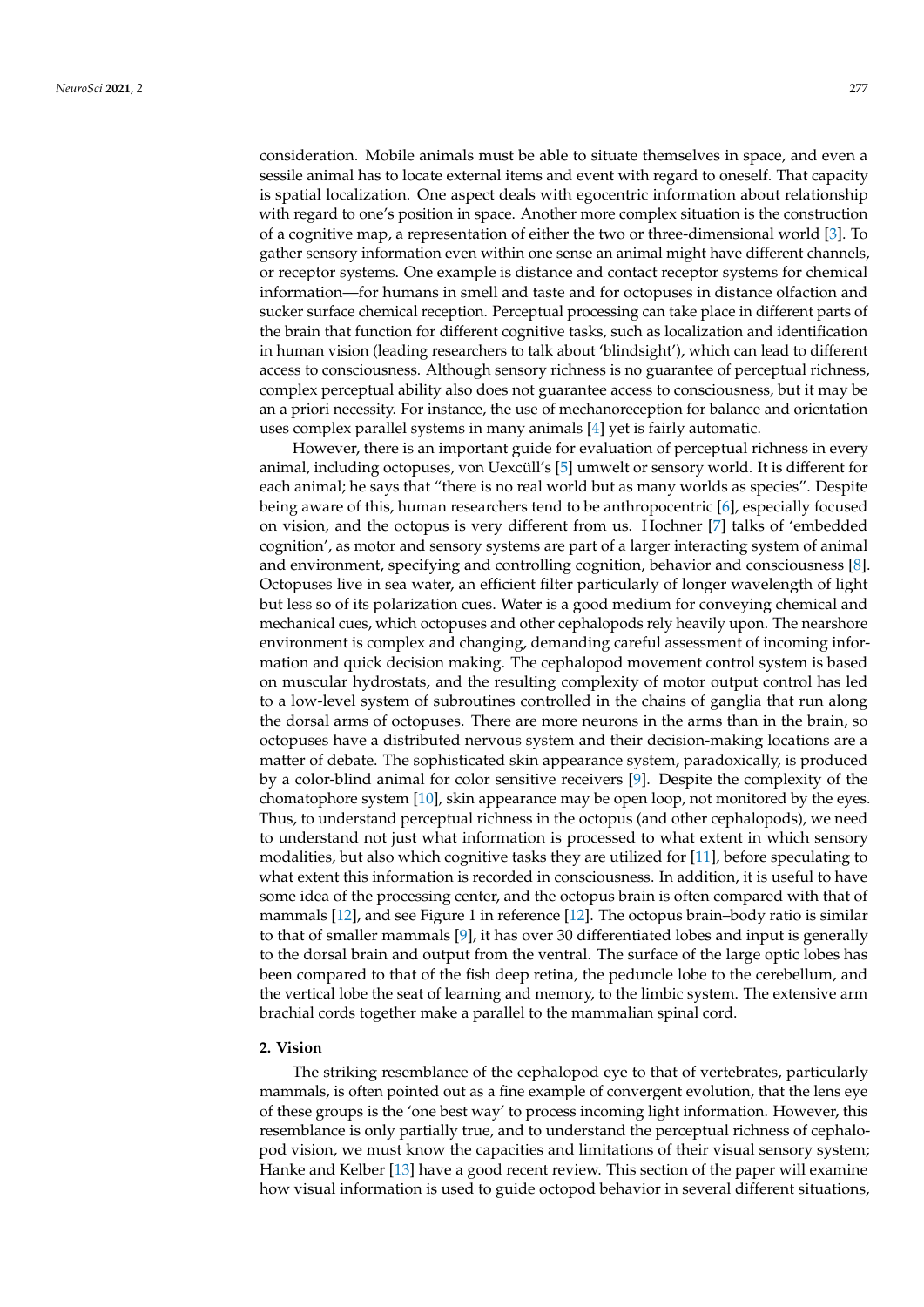including recognition and processing of visual stimuli in learned tasks, communication with conspecifics particularly with sexual signals, orientation within the environment, and self-recognition. In addition, visual information is used to guide the separate complex skin appearance system [\[10\]](#page-11-6). Although this review will focus on the eyes as receptors, one part of the octopus appearance system is not controlled by light entering the eye, as a modulation of chromatophore expansion is controlled in the skin itself [\[14\]](#page-11-10). For octopuses, opsins within the skin with a maximum sensitivity of 480 nm, close to that for the eye, are automatically triggered by higher light intensity to cause a general darkening of the skin, which is particularly useful in countershading camouflage. This is only one of the sources of information for the skin system, but it is one that is not processed by the 'normal' visual system route through the eyes.

For all other visual behavior, the receivers are the paired eyes, and they have a strong external resemblance to the vertebrate eye [\[13\]](#page-11-9), and see Gleadall and Shashar [\[15\]](#page-11-11) for a comparison of the visual processing. The octopus has a lens-type eye, with a similar cornea, iris, lens, and retina to that of mammals. It has light–dark adaptation of the retinal receptors, though by a different mechanism than that of vertebrates, pigment migration rather than pigment bleaching and regeneration. It has a variation of receptor density across the retina so that a particular region produces high acuity vision, but instead of the pinpoint fovea of humans there is a horizontal visual 'streak' matching the horizontal slit pupil [\[16\]](#page-11-12) and fitted for a benthic animal that scans the horizon. The octopus has a maximum visual acuity of around 9.7 $\prime$  of arc [\[17\]](#page-11-13) similar to that of a cat or a chicken, so its spatial resolution is fairly good. For humans there are two dimensions of visual information processing: wavelength or color, and brightness or intensity [\[1\]](#page-10-0). We have a maximum wavelength sensitivity at about 555 nm, and octopuses' is similar at 475 nm, shifted to shorter wavelengths to match the available light. Cephalopods are not 'red blind' but red insensitive, and their bandwidth or sensitivity range is similar to that of most vertebrates. Chung and Marshall [\[18\]](#page-11-14) found small variations of the maximum sensitivity in difference cephalopod species in different marine environments, but less for octopods, as vision is less critical to them. However, in addition humans have three separate photo-pigments in the eye, and comparison of firing of receptors containing these pigments allows us to discriminate between peak input of them and to receive what we call color. The comparisons can be mapped on 'color space' [\[1\]](#page-10-0). Hummingbirds have four photopigments, a wider bandwidth and, thus, a larger set of comparisons and a parallel but richer visual view of the world [\[19\]](#page-11-15). Mantis shrimp have a phenomenal 10–15 types [\[20\]](#page-11-16), as well as discriminating the plane of polarization of light. This apparently high diversity producing a wider bandwidth may not translate to perception. Mantis shrimp appear to perform color recognition by scanning, rather than making comparisons and discrimination. The result is a crude color perception, and the lesson that good sensory acuity or range may not necessarily lead to perceptual richness. The less acute comparisons for sensory aspects of human visual information are dealt with by complex cognitive and affective mechanisms in the brain, clearly entering our consciousness. For instance, we identify hearts as red, even though the human heart is purple-grey [\[1\]](#page-10-0). Cephalopods do not experience this accompanying dimension we call color. Instead, the rhabdomes that are receptor cells in the retina are arranged geometrically, aligned in two dimension perpendicular to each other (as in insects). Octopuses process polarization plane in two channels, allowing them to discriminate the plane of polarization of light, the two-dimensional vibration of light waves [\[21\]](#page-11-17). We can ask how octopuses process this dimension and what perceptual richness it offers.

What richness do the cephalopods have in a sensory dimension that humans do not? Polarization acuity is measured in angle of polarization (AoP). Polarization range is unaffected by water depth, where the long wave lengths of light (red) are effectively cut off within 5 m, but since light comes through the water surface, it is often linearly polarized. There may be parallel dimension to color, in angle of polarization, linear polarization background, and intensity. Polarization sensitivity is attenuated at distances more than 12 m, so they are relatively short-range cues but this is quite a distance for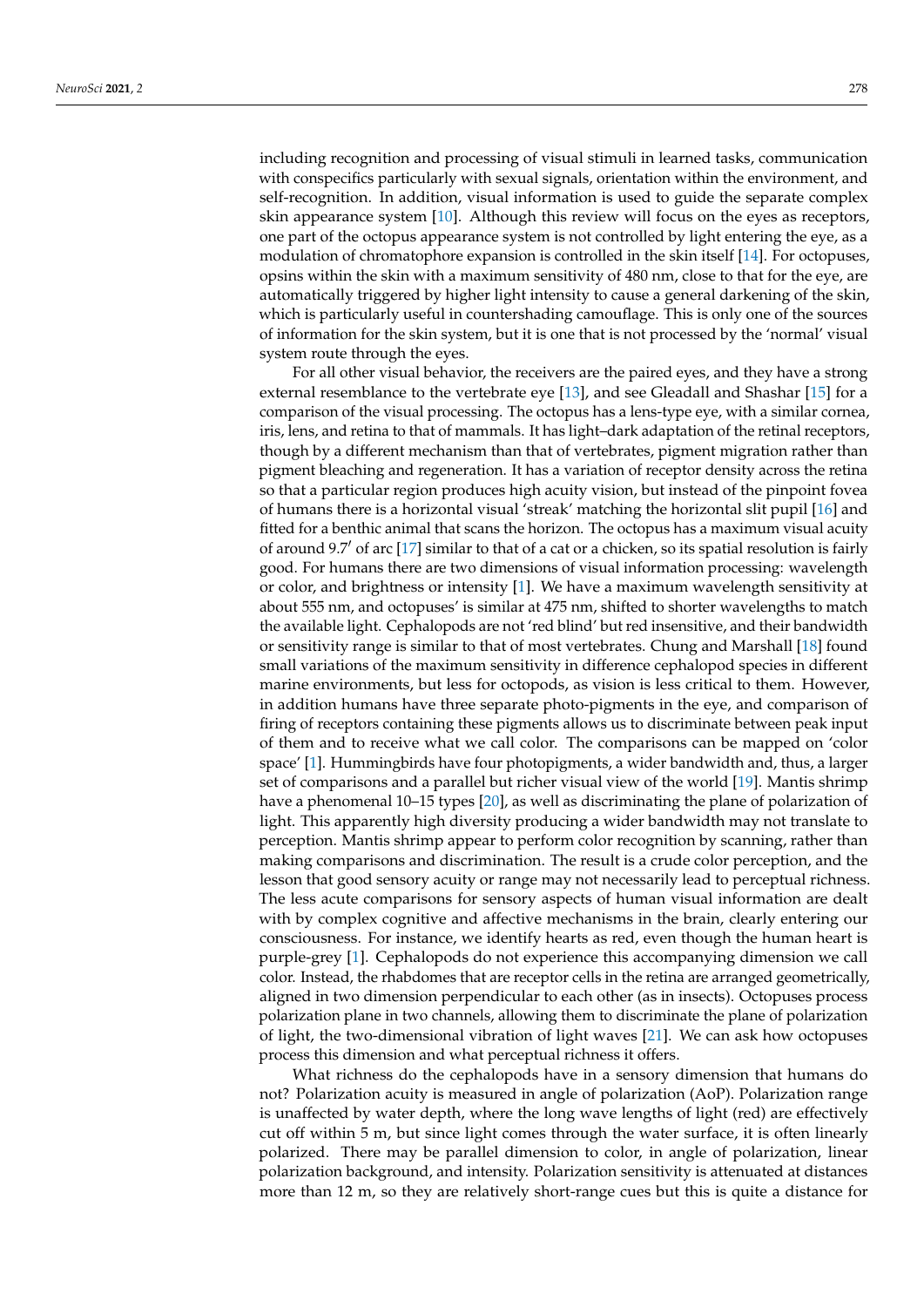animals who generally weigh less than 1 kg in weight. According to Temple et al. [\[21\]](#page-11-17), octopus polarization sensitivity is good because it is received in these retinal cells oriented in two dimensions 90 degrees from each other. They tested by projecting a looming stimulus onto a viewing screen and noted that the sensitivity to angular polarization (AoP) depended on a background of linear polarization (DoLP). At their best, octopus discrimination of polarization difference (PD), which would be similar to the visual frequency discrimination in color perception, was one degree of radius. This suggests acuity although we have no comparison. Luminance and polarization contrast sensitivity peak at the same spatial frequency and both decrease at low spatial frequency, which suggest that they are processed via similar pathways [\[22\]](#page-11-18). What is the function of this polarization sensitivity? Use of light polarization has been tested mostly in cuttlefish, but there is no reason to think that it would be different in octopuses. Polarized vision allows them to detect an object, such as a potential predator, more effectively in turbid waters [\[23\]](#page-11-19). In addition, both polarization and visual landmarks can be used as guides for Y-maze navigation, so the combination of two types of visual information suggests good localization acuity. However, when faced with conflicting information, the majority of animals followed the e-vector. This use in navigation is perhaps not surprising when one considers the well-known dependence on polarization cues by bees for navigation in flight, communicated by dance [\[24\]](#page-11-20), a similar task. However, the cues available for navigation likely have to be learned by octopuses and see that ability later in this discussion. Perception of light polarization is known to 'break' the camouflage of shiny reflective fishes [\[25\]](#page-11-21), and transparent prey [\[26\]](#page-11-22). This aids in predation for cuttlefish [\[27\]](#page-11-23), though likely not much for octopuses except as paralarvae. Although it has not been tested, these cues to prey identity need not be available to consciousness. Lastly, polarization patterns appear on the arms of cuttlefish, though Mäthger et al. [\[28\]](#page-11-24) speculate that in them and in squid, this may be a 'by-product' of iridescence, so their communicative function remains unproven. However, cues to identity of sex used in reproduction may be more automatically processed [\[29\]](#page-11-25).

Another way in which octopus vision differs from humans', although not from that of other vertebrates such as birds, is that they have laterally placed eyes and thus monocular vision. Information from one eye feeds only into one half of the brain. When visual information feeds into bilateral brains, lateral separation of visual specialization is common for animals across many phyla. This means that different kinds of information are primarily processed by one or the other half of the brain, which might lead to better categorization power. It also touches on the debate of brain lateralization as to where consciousness is 'located' in the brain, particularly as birds have separate processing of different types of information in the two halves, and no cross-transfer [\[30\]](#page-11-26).

There are several consequences for octopuses to have monocular vision. Cuttlefish, who have some frontal binocular overlap of the two eyes due to convergence, do have stereopsis and can use information from both eyes to judge distance and depth. When stereopsis is used, both time and distance to prey capture by tentacular strike are shorter [\[31\]](#page-11-27), indicating improved predation efficiency and thus likely better three-dimensional spatial localization. However, no such overlap of the visual fields is apparent in octopuses [\[13\]](#page-11-9), who have, so to speak, traded off a wide field of view for less acute location information. As a result, when octopuses crawl across the sea bottom, they are predominantly guided by one eye, and the modal heading is 45% to right or left of straight ahead [\[32\]](#page-11-28). Monocular vision is widespread in vertebrates and insects and to make up for this localization deficiency, many animals with lateral eyes use motion parallax, shifting the position of the head or the eyes to achieve different sequential rather than simultaneous views of a target location [\[33\]](#page-11-29). When arboreal species come to a location for jumping to a new target, they often stop, make lateral head movements and then execute the jump. Such a sequence of actions must be guided by consciousness and a knowledge of the necessity to gain more information about the environment and is a case where lessor sensory acuity is compensated for by behavior. Vertical 'head bobs' are commonly produced by octopuses, but as they do not normally use visually guided prey capture, these head movements are performed more widely in a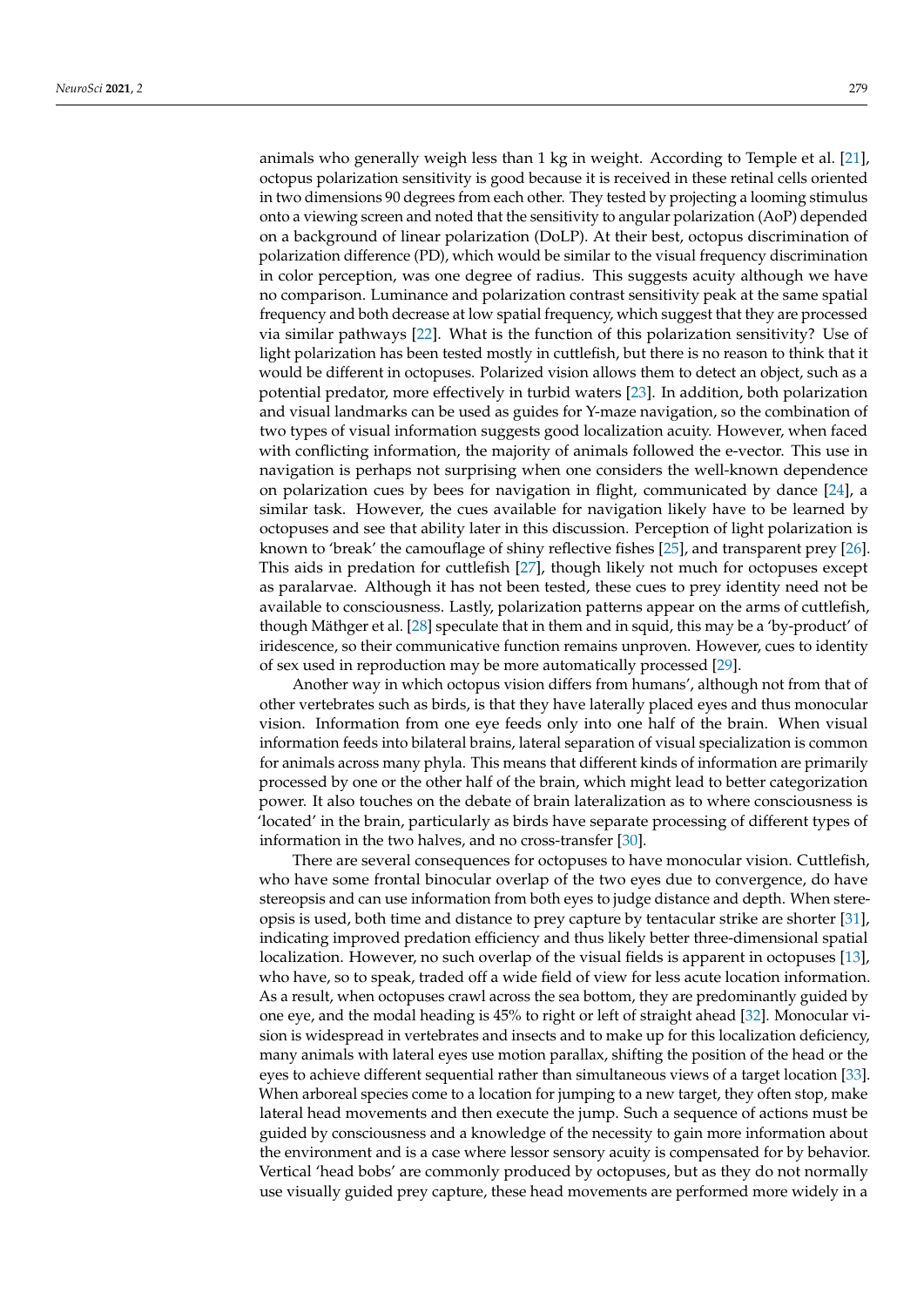number of situations. In parallel with those of other animals, octopus head bobs must be consciously initiated. They appear to be produced in 'situations of interest' [\[29\]](#page-11-25), including viewing one's reflection in a mirror (Mather et al. in sub). Although more investigation is needed to explore exactly what cues trigger this action, knowing that one 'needs' more information in a given situation, taking action to obtain it and only then acting on it must be guided by awareness [\[34,](#page-11-30)[35\]](#page-11-31).

Another consequence of having lateralized eyes and monocular vision is that information is delivered to two separate brain locations. How is it dealt with, and how might this affect where and how conscious decisions are made? Lateralization of allocation of information processing has been extensively studied in humans, who have binocular vision [\[30\]](#page-11-26). For body self-consciousness, Ionta et al. [\[36\]](#page-12-0) concluded that there is a bilateral network but a right hemisphere dominance. Although bilateral brains seem to allocate specific cognitive processing specialties to one side or the other, might this be more likely if the visual input was divided? The avian brain is a good 'test case', as each lateral eye sends input to the contralateral hemisphere and there is little callosal transfer [\[30\]](#page-11-26). Indeed, the left hemisphere attends to routine repetitive stimuli, and the right is more vigilant and attends to novel stimuli. Early researchers found that octopuses that learned visual shape discrimination using one eye had not stored it so that they could access it with the other [\[37\]](#page-12-1). However, they could do so the following day when the information storage had crossed to the other side of the brain. These researchers also did not appreciate that octopuses were functionally monocular. Initially, this lack of binocular vision hampered octopuses' ability to follow detours in a maze task [\[38\]](#page-12-2), although after being 'trained' by the sight of a crab stimulus being pulled down the detour corridor they could perform the task. They were often confused if they had been blinded in one eye and switched head position and thus eye use. If the optic commissure was cut, the octopuses could only perform a detour task if they did it quickly [\[39\]](#page-12-3), because later they could not rely on the stored memory trace. What we might call their categorization power was better than that of birds but lesser than that of binocular animals.

Initially it was thought that lateralization of function was true only for vertebrates and was connected to sociality and the necessity of keeping contact with the group. However, Byrne et al. [\[40\]](#page-12-4) found that asocial octopuses would preferentially track a plastic model of a crab moved outside their tank with one eye. Later investigation [\[41\]](#page-12-5) with the same task showed that nearly all octopuses had a side preference for viewing, but that it could be either left or right. When octopuses were given both a prey recognition task and a t-maze to solve, there was no asymmetry in maze exploration, so lateralization appeared context-dependent [\[42\]](#page-12-6). The brain lateralization seemed clearer for cuttlefish. Juveniles tested in a t-maze gradually developed a left turning bias, but only when shelter was provided at the end of the maze arm [\[43\]](#page-12-7). This preference was modulated by pre-hatching experience, as it only developed in cuttlefish exposed to predator odor before hatching [\[44\]](#page-12-8). More extensive testing revealed that the same species had different lateralized preferences in predatory and anti-predator situations [\[45\]](#page-12-9). These studies suggest that cephalopods have the same lateralization preferences and thus the same brain lateral specialization as vertebrates, but the preferences does not depend on monocular vision or lateralized information storage. The question remains the same one as for vertebrates—is there unity of consciousness, and where is it 'located' in the brain?

The ability of octopuses to process visual shapes, a test of categorization power, was evaluated in Naples in the 1950s and 1960s in a situation which was not ecologically valid for them [\[6\]](#page-11-2) but normal for mammals. Octopuses were rewarded for contacting the positive one of a pair of shapes and given a small shock for contacting the other [\[37\]](#page-12-1). Sutherland found that they were able to discriminate between a vertically and a horizontally aligned rectangle, though less able to discriminate between obliques (as are mammals). He theorized that these extents were cues used to encode differences, then tried other shapes. Octopuses were able to discriminate a W shape from a V one, and a square from a circle [\[46\]](#page-12-10). Muntz and Gwyther [\[47\]](#page-12-11) found these animals could distinguish circles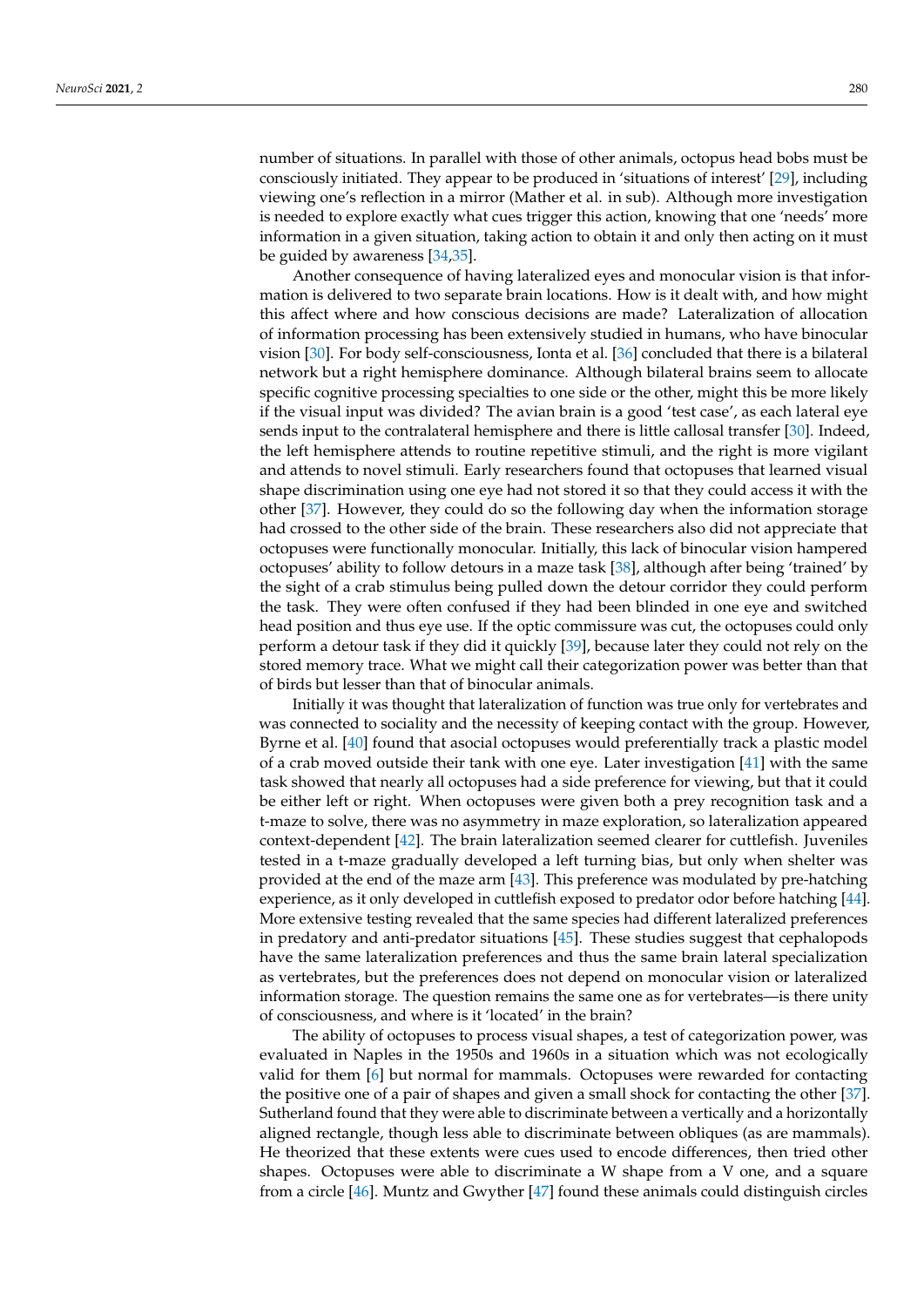of different sizes, including when they were placed at different distances. So they had some depth perception to combine with the visual encoding. The authors theorized that octopuses must be monitoring accommodation in the eye, though this has not been tested. It became apparent that an octopus could use several different cues, depending on which was rewarded, and, thus, were learning what to learn. When they were given two different cues, brightness and shape orientation, for the same discrimination, they learned faster than with one, and subsequent testing revealed that some mostly used one of the cues and some the other. A separate group trained to use one cue and then switched to another one took longer to 'unlearn' the first cue and learn the second. When an orientation cue was too difficult for discrimination, octopuses could be trained to use it by being given easy contrasts and then finer and finer discriminations [\[37\]](#page-12-1); acuity could be trained. Subsequently researchers found that octopuses could use conditional discrimination with these cues, when it was positive during one environmental situation, aeration on, and negative when the aeration was off [\[48\]](#page-12-12). Octopuses could also learn these visual cues to perform reversal learning, when the positive choice was well learned it was switched so that it became the negative, and so on [\[49\]](#page-12-13). Finally, cuttlefish could use visual cues associated with a preferred prey at a particular time (What, where, when), which is considered to be episodic-like memory [\[50\]](#page-12-14). Although memory per se does not prove an animal has consciousness, clearly the flexibility of assessment and use of these visual spatial clues supports the idea. Although this discrimination between shapes gives a clue to visual spatial learning, a different task, finding out what smaller cues support reconstruction of a whole figure, gives parallel results. When background matching, cuttlefish match skin patterns equally well to completed circles and to fragmented ones [\[51\]](#page-12-15), though not to scattered components. Lin and Chiao [\[52\]](#page-12-16) showed that cuttlefish could transfer learning of prey images to one that was reduced in size or contour, to a sketch or a silhouette, and, again, when it was partly occluded. Images did not need to be faithfully matched but the whole could be recognized from its parts, another proof of categorization power and suggesting Gestalt perception.

Vision is often used by vertebrates for a different task, self-monitoring, and Gallup's [\[53\]](#page-12-17) mirror task was once considered an important one for evaluation of animal cognition and awareness. He used the recognition of oneself and of a mark on one's body surface in the mirror as a sign of intelligence. Yet, animals that failed the mirror test could use the visual reflection to perform mirror-guided behavior in navigation tasks. Self-recognition in a mirror clearly discriminates on the basis of the likelihood of self-grooming and dominant use of vision [\[54\]](#page-12-18). The ecological situation of the species involved is important [\[7\]](#page-11-3). Many intelligent species 'fail' the mirror test, and wrasse fish which groom ectoparasites from other species may pass it [\[55\]](#page-12-19). Octopuses do not recognize themselves in a mirror (Mather et al., in prep), and their self-recognition may be chemical [\[56\]](#page-12-20). Instead, octopuses perceive that the situation is abnormal and attempt to 'make the animal move' with directed 'passing cloud' skin pattern displays [\[57\]](#page-12-21), which appeared to attempt to startle prey in another species. Again, the animals seem to know that more information is needed and behave in such a way that might provide it. The lack of visual self-recognition is an obvious limitation in the octopus' use of vision, yet the moving skin display shows a parallel with the head bob, the apparent recognition of lack of information leading to an attempt to gain more.

The limitation on visual self-monitoring brings up a problem. Given the large proportion of the nervous system in the arms, does the computation power of the many ganglia and arm-arm connection by the supra-brachial commissure mean that the brain does not 'know what the arms are doing' and they are instead a separate decision-making system? Grasso [\[58\]](#page-12-22) produced an elegant model of the possible computation by the interacting ganglia that would produce such control, and Carls-Diamante [\[59\]](#page-12-23) philosophized what such a separate system might be doing to program decisions. Researchers [\[60\]](#page-12-24) have not been able to find a somatotopic body-centered 'map' in the octopus brain. Yet, cephalopods can use visual information about the arms. Cuttlefish position arms in appropriate positions to camouflage against the background, extending their arms parallel to nearby lines [\[61\]](#page-12-25) and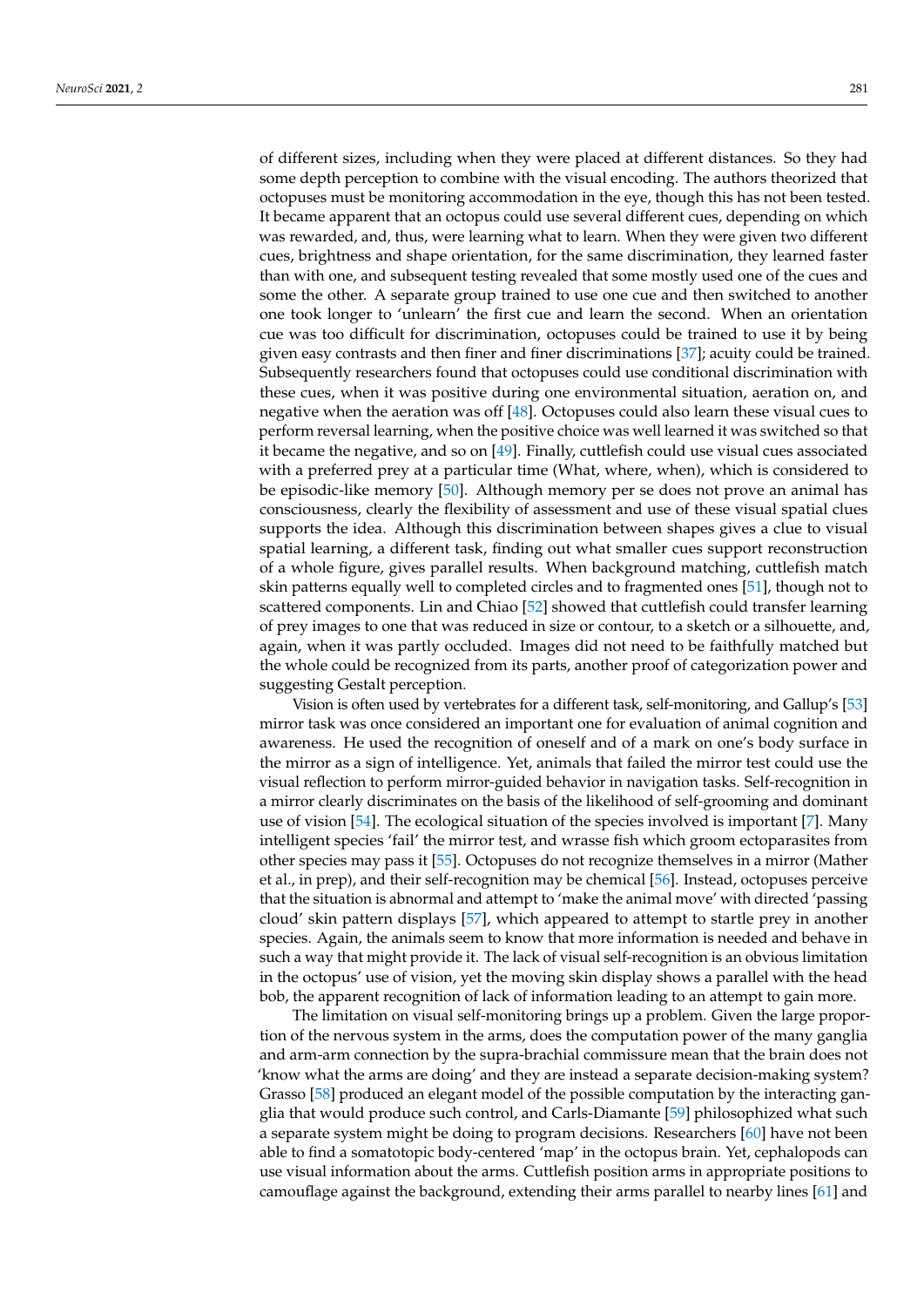raising papillae when they are on rough surfaces [\[62\]](#page-12-26). Octopuses [\[63\]](#page-12-27) and squid [\[64\]](#page-12-28) weave arms into a tangle that mimics algae. There is no reason to suspect that consciousness is necessary for camouflaging imitative behavior, however. In fact, cuttlefish skin displays were not altered by the placement of a 'cuff' behind the head so that the animal could not self-monitor its camouflaging appearance [\[65\]](#page-12-29). Still, octopus arm choice in a reaching task is strongly influenced by eye use, suggesting visual guidance [\[66\]](#page-12-30). Gutnick et al. [\[67\]](#page-12-31) showed that octopuses can learn to visually guide an arm through a Y-maze. Additionally, when an octopus has learned a kinesthetic cue for arm guidance in a similar task, other arms that have not been used in learning can perform the appropriate movement [\[68\]](#page-12-32). Thus, it is the central brain and not the arm that has learned the choice. These results predict that the visual monitoring of guidance of arm movement is possible but not essential, that the brain is guiding task learning, but also that conscious monitoring of the details of output is not much involved.

What of the rich and complex skin appearance system [\[10\]](#page-11-6), how is it perceived by the octopus visual system? Packard [\[9\]](#page-11-5) was the first but not the last to point out that it was aimed at and shaped by the vertebrate, particularly the fish, visual system. The cephalopod skin system is apparently tuned to the color sensitivity of vertebrates [\[65\]](#page-12-29) although the octopus camouflage system picks out features of the background and not its general appearance for matching [\[69\]](#page-13-0). Only a few octopod species use visual signals on the skin to communicate to conspecifics. One directs raised white papillae on a dark brown background to females, with the area of the display correlated to amount of arousal [\[70\]](#page-13-1). Species of the genus Abdopus have a male longitudinal stripe display both to females and to rival males [\[71\]](#page-13-2) but there appears no sophistication in its use, and sexual signals are generally likely to be automatic. The situation is quite different in cuttlefish and squid, although Sepia apama cuttlefish have conspicuous sexual displays and inconspicuous camouflage ones [\[51\]](#page-12-15). Most of the reports of squid displays are repertoires, although Mather [\[72\]](#page-13-3) has a detailed report of the use of sexual displays in the Caribbean reef squid. Different displays are conspicuously different, especially seen in black and white. However, the squid have excellent modulation of display intensity. The agonistic Zebra can vary in intensity of the expansion of the dark areas, of expansion of other chromatophores as background and spatial extent of the display itself, as well as other components such as 'accessory' fin base stripe and spread of the arms. Intensity of Zebra is cued to the situation of male–male encounters, and there is also a ritualized Formal Zebra with predictable amount of display and relative position of the opponents [\[72\]](#page-13-3). Squid here reveal the bilateral control of motor output, as a display can be made on one side of the animal only, and a sexual display can be shown to a female on one side when an agonistic one is being given to a male rival on the other; also see Brown et al. [\[73\]](#page-13-4) for cuttlefish. However, there is no evidence that consciousness in involved despite the production richness, as sexual signals are usually fairly automatic.

For a more ecologically valid situation in which visual information is important, it is useful to look at monitoring one's position in space. The distribution of the softbodied octopuses is limited by shelter availability and, perhaps as a result, they are central place foragers. This is true to some extent for the cuttlefish Sepia apama as well [\[74\]](#page-13-5). Although long distance movements may be more dependent on perception of temperature differences or other cues about the water, or on day–night cycles [\[75\]](#page-13-6), short distance navigation depends more on visual information. Direct observation of movement [\[76](#page-13-7)[,77\]](#page-13-8) or sonic tracking [\[78,](#page-13-9)[79\]](#page-13-10) was necessary to confirm how the animals moved in space. Such fine-grained analysis was particularly true for Mather [\[78\]](#page-13-9). Octopuses moved out from their 'den' after a pause for orientation and in many cases moved out of sight of the den. Surface chemical cues would be used if octopuses returned along their outgoing path, but they jetted mantle-first in the water and returned from a different angle than they had left from. When displaced, octopuses did not retrace to the nearest segment of the path but often returned directly home, which suggested they had some kind of cognitive map of the occupied space, demonstrating categorization power. Further, both Mather [\[78\]](#page-13-9)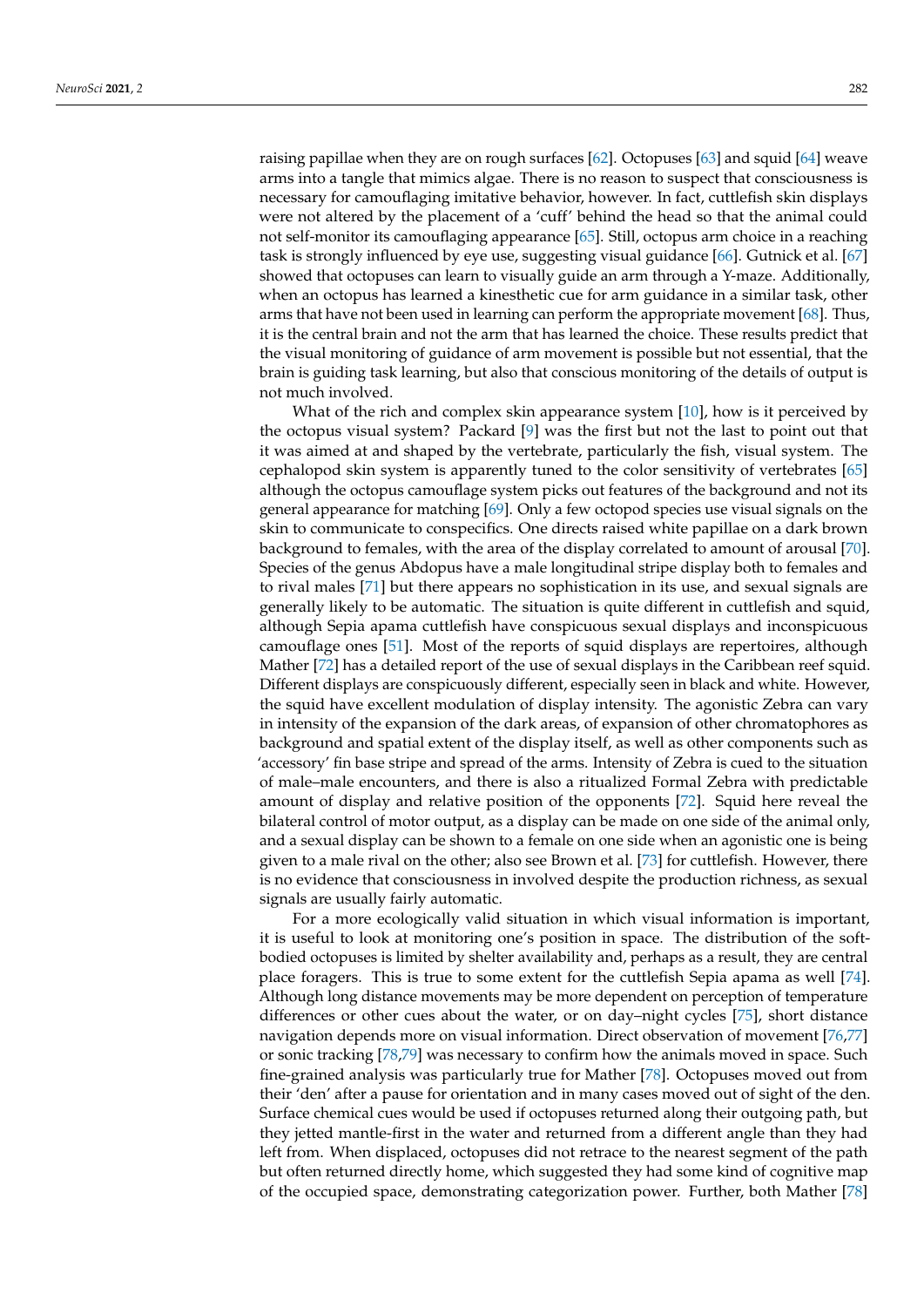and Forsythe and Hanlon [\[77\]](#page-13-8) noted that octopus did not hunt in the areas that they had visited over the last few days. They were win-switch foragers, and had built up a working memory of where they had hunted and avoided these locations in the short term.

Laboratory testing for visual direction of movement, to confirm these abilities, also used cuttlefish as subjects. Mather [\[76\]](#page-13-7) found octopuses in the laboratory could learn to go to visual landmarks for a food reward and followed the landmark when it was displaced. Boal et al. [\[80\]](#page-13-11) gave octopuses the opportunity to explore a novel arena and to visually locate an open escape burrow. They remember its location for a week and were able to learn a reversal to use a previously blocked borrow more quickly. Cuttlefish [\[81\]](#page-13-12) were able to solve a similar problem and learn the same reversals, using visual cues. Both species could conditionally discriminate, solving two mazes with different choices by the guidance of disparate visual cues [\[82\]](#page-13-13). Again, cuttlefish could be trained to use place or either proximal or distal visual cues to direct their choice in a t-maze [\[83\]](#page-13-14) and were capable of both strategies. Cuttlefish, who are predominantly but not exclusively benthic, could learn to take a more direct path to shelter that involved moving over a vertical barrier [\[84\]](#page-13-15) and preferred vertical rather than horizontal information when it was available [\[85\]](#page-13-16). These studies emphasize the flexibility of use of visual landmark information, important in the complex changing marine environment. However, Cartron et al. [\[86\]](#page-13-17) found that cuttlefish could also use information about the polarization of light to navigate. In fact, when given a conflict, they preferred to follow the e-vector of the light. Although this ability has not been well investigated, we can see that there is indeed a rich set of visual information available to use for location in space by the octopus. However, these situations in testing are very simplistic, and see Cheng and Newcombe [\[3\]](#page-10-2) for far more sophisticated models and directed testing.

What of brain involvement in this perceptual task? The vertical lobe of cephalopods is recognized as the area controlling visual memory acquisition. In cuttlefish, lesions in the ventral vertical lobe led to reduced acquisition of spatial learning, and in the dorsal lobe to excess motor activity and poorer long-term retention of spatial information [\[87\]](#page-13-18). Jozet-Alves et al. [\[88\]](#page-13-19) found a difference between the sexes which might be the result of anatomy and which could be linked to visually guided mobility and range size. Mature male cuttlefish travelled further in an open field test than immature ones, and when tested in a t-maze were more likely to use visual cues for orientation than females and immatures. This dichotomy may be more general amongst the cephalopods. At maturity, female octopuses begin to restrict their movement, and males move towards them to attempt to initiate mating (using chemical cues? See the next section). This is paralleled by Caribbean reef squid; as females mature they become more place faithful. In contrast, males compete for access to females, and leave to monitor other groups if they lose or even, after a day or two, if they win the consortship of a female and mate with her [\[30\]](#page-11-26). Again, male–female differences in perceptual abilities maybe be the result of embodiment [\[7\]](#page-11-3) of the octopuses and other cephalopods in their life history strategies.

### **3. Chemical Sensing**

Octopuses likely have acute sensitivity to a variety of chemical cues, but the information from research about their chemical sensing is scattered and often simplistic. Chemicals are delivered to octopuses both from a distance as water-borne and by contact with the sensors in the suckers, where there are estimated to be 10,000 receptors in each sucker. Water is a good carrier of chemicals and also, because of its relatively high specific gravity, of mechanical cues. Although air is thought of by humans as an 'empty' space between items, water is an excellent conveyer and modifier of information. What is impressive about this sensory system is the variety of chemicals and the variety of types of information that are conveyed, probably at the same time, that must be sorted out and that need different, often very quick responses. Additionally, contrary to humans' impression, many animals not only receive directional information from and also navigate by odor plumes [\[89\]](#page-13-20).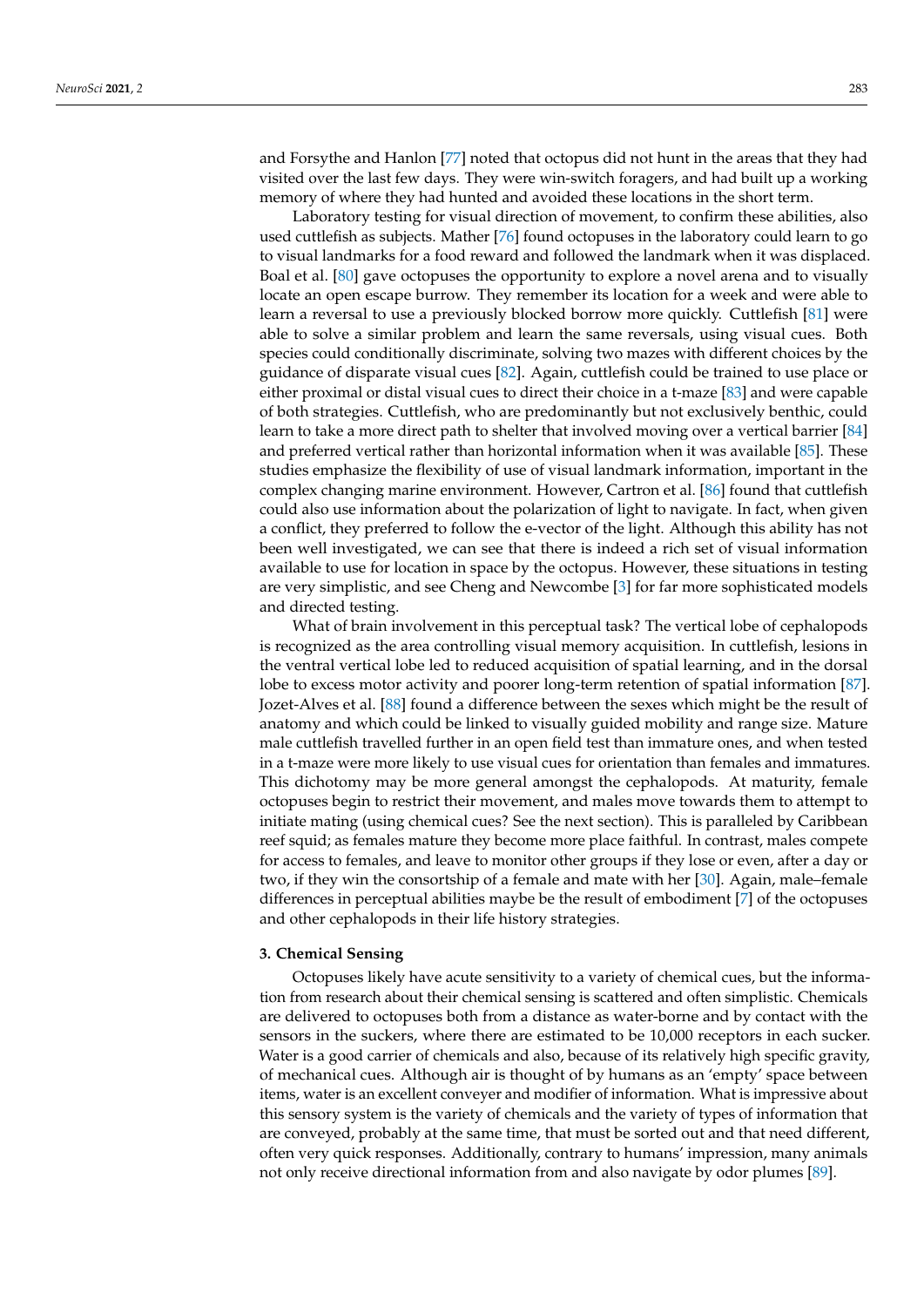Water-borne chemicals such as predator cues and chemical from damaged tissue can have a negative affect. This is particularly true for neritic squid, who 'have nowhere to hide'. Chemicals are assessed by the paired olfactory organs in squid [\[90\]](#page-13-21) and are often cues for escape reactions. Chemicals such as paraben and K+ blockers, and also squid ink, caused strong escape jets when they were passed over an olfactory organ, but when the organ was anaesthetized, no escape occurred. The use of ink is an interesting system. Ink, which contains melanin, is an alarm cue causing antipredator behavior and flight in squid [\[91\]](#page-13-22) but is also an antipredator repellent against fish [\[91,](#page-13-22)[92\]](#page-13-23). In pygmy squid, blobs of ink are released as decoys and the squid turns pale, changes direction sharply and escapes [\[93\]](#page-13-24), but ink can be used by the same species as a 'smoke screen'. Boal and Golden [\[94\]](#page-13-25) found cuttlefish increased their ventilation rate to conspecific ink as well. Still, chemicals are documented as alarm cues in squid and cuttlefish and the effectiveness of the olfactory organ been proven, but this has not been true so far for octopuses even though they eject ink.

Polese et al. [\[95\]](#page-13-26) studied the structure of the octopus olfactory organ and identified olfactory sensory receptors within it. They also [\[96\]](#page-13-27) suggested that chemicals received by the olfactory organ could control reproduction. Given that octopuses mostly do not have visual cues to sex and that males are attracted to females from a distance, the presence of pheromones is likely true but has not been definitively proven. Water from tanks with conspecifics can increase arousal, as blue-ringed octopuses exposed to water from different-sex and same-sex conspecifics had different responses [\[97\]](#page-14-0). Females increased their ventilation rates to males but not females, males initially showed no response but significantly increased their ventilation rate over time. Walderon et al. [\[98\]](#page-14-1) found females increased ventilation rate to water from males, but the results were mixed for males. When given the opportunity to move, both sexes oriented on the side of a Y maze where same sex conspecifics had been. Since they did not orient to locations with food odors, their situation may not have been straightforward. Boal and Golden [\[94\]](#page-13-25) also found that cuttlefish increased their ventilation rate to water from conspecifics' tanks, yet Boal and Marsh  $[99]$  found that they did not move up a Y maze to this cue. The link between mechanism and behavior seems obvious, however has clearly not yet been made. However, cognition might not be involved in such vital and automatic reproductive behaviors.

Researchers also delivered a variety of water-borne chemicals that should be associated with food to cephalopods. Boyle [\[100\]](#page-14-3) found that Eledone responded with increased ventilation rate to some but not all food-related chemicals, and Lee [\[101\]](#page-14-4) that octopuses oriented to a variety of food-associated chemical cue in a Y maze, though not to betaine and taurine. These are simplistic situations for odor responses, but fortunately that is not all the research on exposure to chemicals. Darmaillacq et al. [\[102\]](#page-14-5) studied the longterm effect of exposure to cuttlefish even before hatching, mostly to visual stimuli but sometimes to chemicals. Guibe et al. [\[103\]](#page-14-6) found that early exposure to potential prey odor changed prey preference, and Jozet-Alves and Hebert [\[44\]](#page-12-8) that exposure to predator odor changed lateralization to form a left-turning bias. Such long-term memory needs to be studied further.

Studies of the chemical sensitivity of the suckers are similarly scattered. It is only recently that van Giesen et al. [\[104\]](#page-14-7) looked at the anatomy and physiology of sucker chemoreceptors. They found that octopuses had evolved a set of chemotactile receptors that detected chemicals that were poorly soluble in water. They are both diverse and used in combination, and account somewhat for the diversity of contact chemical signals that octopuses can respond to. Long ago, Wells [\[105\]](#page-14-8) produced behavioral data about this expertise. He trained octopuses to discriminate cylinders soaked in a variety of solutions, such as sea water, hydrochloric acid, sucrose, and quinine, and diluted the solutions until they were 100 times as dilute as humans were supposed to be able to discriminate. The octopuses' consistent correct discrimination meant that this was well above their threshold. They were also able to discriminate between 'normal' sea water and both diluted and concentrated solutions. This is the only study that gives us an idea of the very high acuity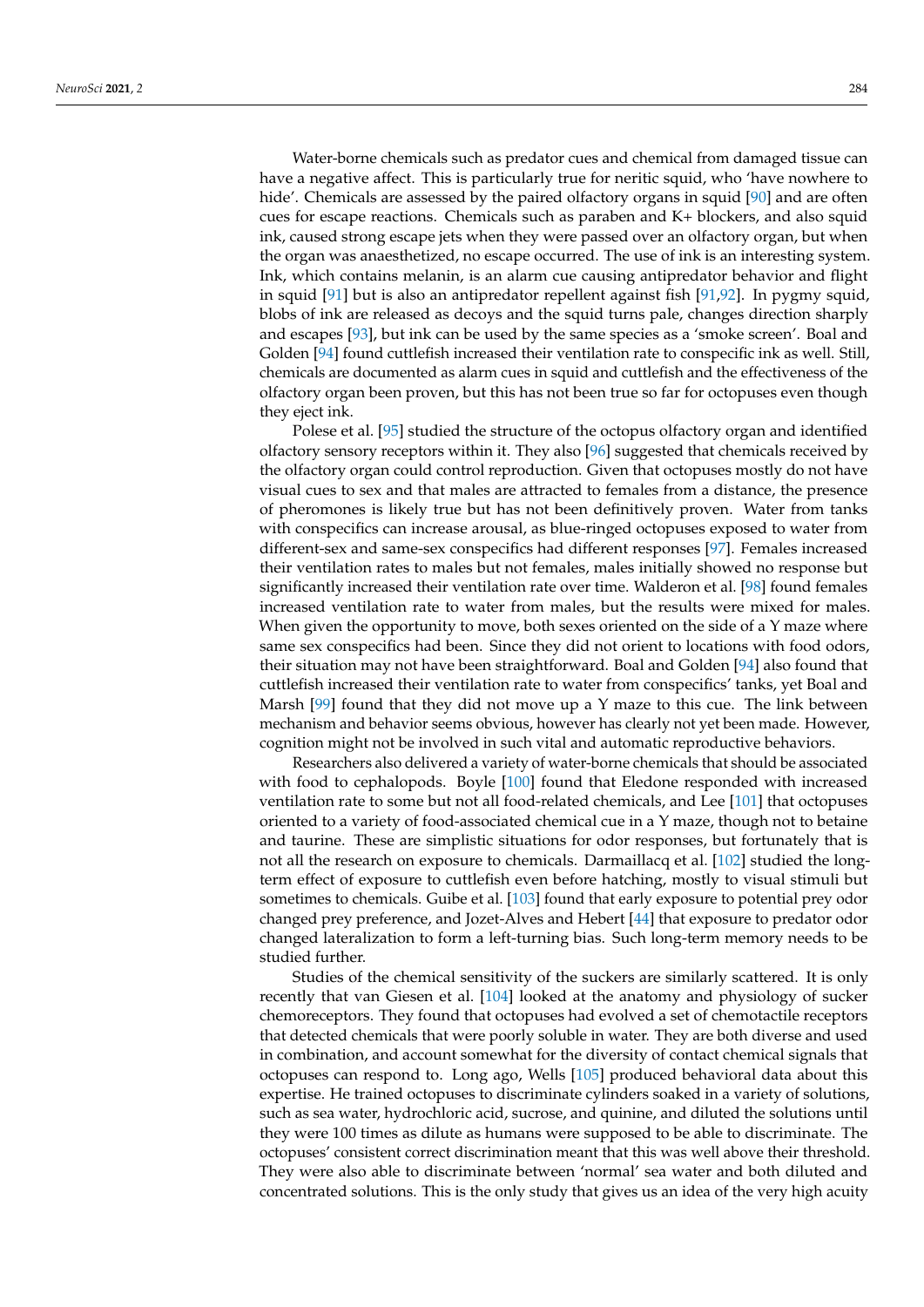of this receptor system, though it is logical given the necessity of recognizing potential unseen food chemically [\[106\]](#page-14-9). Additionally, while quinine may not occur naturally in the cephalopod's habitat, cuttlefish quickly learned not to attack preferred prey on whose exoskeleton quinine had been 'painted'. Their attack latency increased considerably, but they also approached tentatively with a single arm contact and tried to 'wipe' or 'blow' the chemical off the carapace of the prey. Such rejecting behavior was also true for octopuses encountering stinging sea anemones [\[107\]](#page-14-10) and scallops with encrusting sponges [\[108\]](#page-14-11). This variety of responses reminds us of the behavioral flexibility of octopuses, who might have encountered many different encrusting organisms and may use categorization power to discriminate different ones and choose a variety of appropriate actions.

#### **4. Mechanoreception**

The high specific gravity of water suggests that mechanical deformation will be more easily conveyed than it is in air, and that marine animals will use it often and in diverse situations. Mechanoreception is used in the balance system, reception of water deformation, contact touch cues and internal proprioception. The specialized receptors of animals on land receive and transform sound, and we call these hearing systems. A fundamental misunderstanding of this transformation led to Moynihan [\[109\]](#page-14-12) to suggest that cephalopods might be 'deaf' as if they needed to be functional in air, and Hanlon and Budelmann [\[110\]](#page-14-13) replied with a better description of the sensory systems involved in the animals' medium. Squid and cuttlefish, though not octopuses, have lines of ciliated receptors on the head, which are sensitive to water movements [\[111](#page-14-14)[,112\]](#page-14-15), and years later Mooney et al. [\[113\]](#page-14-16) demonstrated that squid do respond to sounds and habituate their response to them. Both vision and mechanoreception are used by squid in predator evasion [\[114\]](#page-14-17) although different 'tactics' are used by paralarvae and juvenile/adult stages. The variety of responses tuned to different sounds is similar to those produced to chemical cues of predators and clearly demonstrates categorization power. Some kind of statocyst system receiving distance mechanical cues about the forces exerted by gravity and one's movement are almost universal in mobile animals. Cephalopods have evolved a threedimensional balance system that is very similar to the inner ear of vertebrates [\[4\]](#page-11-0), yet in both phyla the responses are automatic movements of body muscles or eye position, only monitored in case of failure.

The Naples research team used contact tactile stimuli in parallel with the studies on vision. Initially they believed that octopuses could not integrate touch information from the suckers with proprioception measuring muscle stretch and would, therefore, not discriminate textures but rather measured the amount of sucker surface area that contacted the test cylinders [\[37\]](#page-12-1). Octopuses 'scan' surfaces by moving suckers along them, which might also eliminate orientation cues. This was not strictly true, as octopuses could learn to tell a square from a cube, apparently by the sharp change in angle of the figures at the corners. A lack of integration of proprioceptive and tactile input would also account for their inability to discriminate object weights [\[37\]](#page-12-1). Additionally, Grasso's [\[115\]](#page-14-18) observational study of sucker-arm coordination talks of close and further-away sucker– sucker coordination, as well as attachment patterns he describes as arm walk, arm lift, and octopus lift. Octopuses can use arms as a suction surface for grasping but equally, each sucker can fold to form a pincer grasp, resulting in their ability to untie knots in surgical silk. Neighboring arms can be recruited to aid in a reaching task [\[66\]](#page-12-30) or different arms can perform complimentary actions to move while maintaining camouflage [\[63\]](#page-12-27). All this coordination may easily be controlled below the level of the brain, so that the richness of the tactile-motor-proprioceptive coordination is monitored at the local level and is not available to the brain and, thus, to consciousness.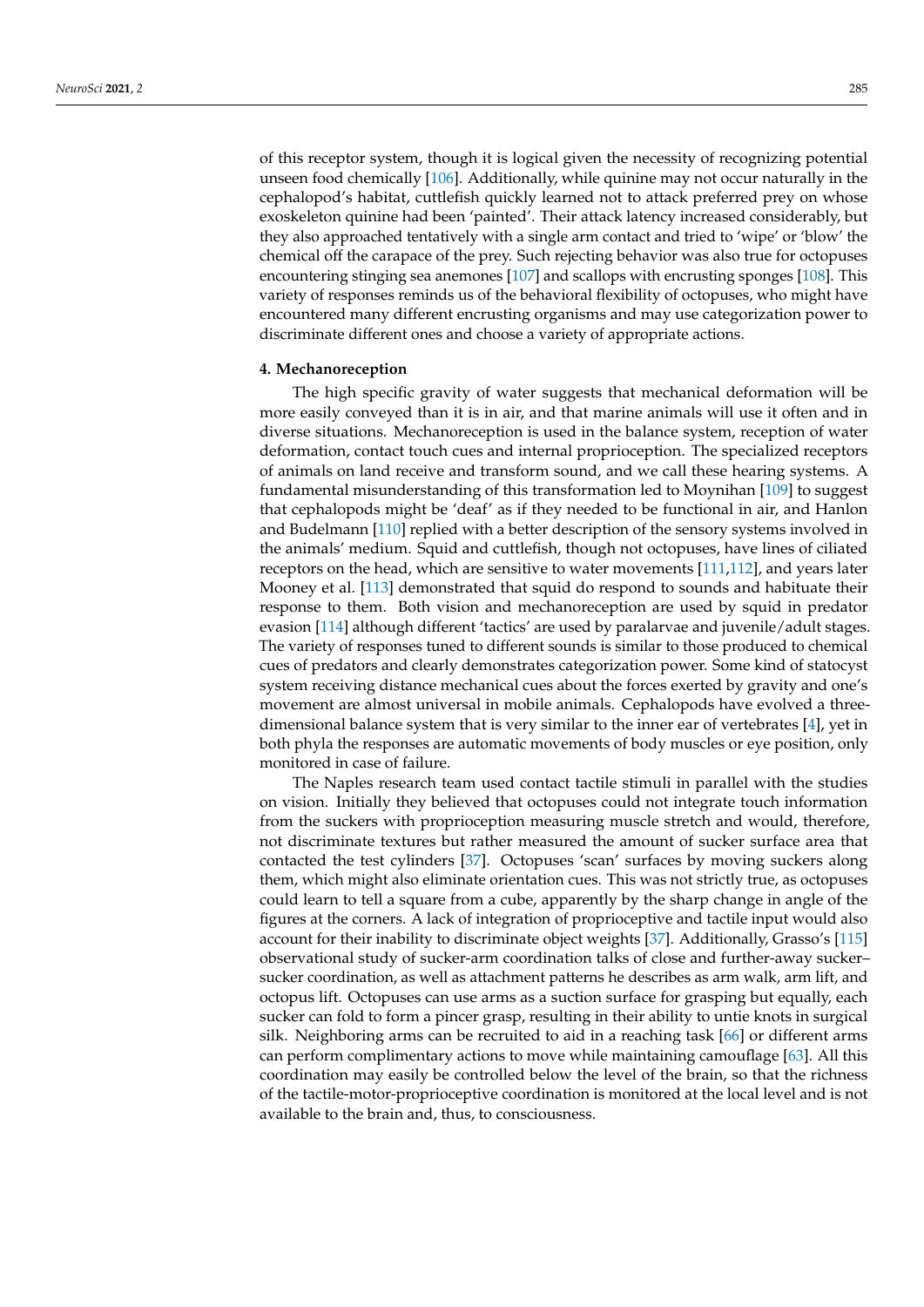## **5. Conclusions**

In addition to the fact that perceptual systems are complex and (equally importantly) that cephalopod such as the octopus are poorly known, there are four conclusion that emerge from this exploration of their perceptual richness:

- (1) Perception and cognition must adapt to the environment, and Hochner's [\[7\]](#page-11-3) embodied cognition gives us a place to start when we evaluate a marine animal . . . or one that is terrestrial or even airborne. It is not a dictum, though. Cetaceans and cephalopods live in the same ocean and they differ very much in sociality, mechanoreception, movement coordination, and even what medium they use for respiration. However, they have nevertheless adapted their perceptions, actions and even life history to the medium;
- (2) Complexity and access to consciousness is likely system or even task specific. Octopuses fail the mirror test because their source of self-recognition is not visual but probably chemical; we have been testing the wrong sense for the situation. Prichness [\[2\]](#page-10-1) can vary within as well as across modalities. Even though the visual system is important for skin pattern camouflage, its production does not appear to be monitored and the output is not accessible to the animal's senses. Conversely, two different visual cue types, geometric use of landmarks and plane of polarization of light, make a rich source of visual information for navigation. Where to go in space is learned and may be consciously monitored;
- (3) Sensory richness does not guarantee perceptual richness, and even a rich perceptual representation, as measured by acuity or bandwidth, may not be accessible to consciousness. Thus the sophisticated arm movement system combines touch and chemical sensors, muscular allocation and sucker and even arm movements, but although arm position can be monitored by the brain, it does not normally receive close details of arm actions, which are, thus, not usually available to consciousness;
- (4) Flexibility is a major characteristic of the octopus, and its drive to gain information shapes its actions. Some of these are consciously monitored, at least in allocation of attention, as in Baars' [\[36\]](#page-12-0) global workspace. Not enough information from the lateral eye causes the octopus to use a head bob to gain more depth cues. The fact that most benthic marine animals are in hiding leads it to a two-step foraging strategy. First the octopus goes with visual guidance to where prey are likely to be and then finds them with the flexible arms through chemical cues, even though they cannot be seen. Later, the animal remembers where it found them  $[105]$ . The pressure of many predators leads to a many-step set of reactions as the threat gets larger and perhaps generates the octopuses' mantra: If at first you do not succeed, get some more information and try something else.

**Funding:** This research received no external funding.

**Institutional Review Board Statement:** Not applicable.

**Informed Consent Statement:** Not applicable.

**Data Availability Statement:** Not applicable.

**Acknowledgments:** I would like to acknowledge my husband Lynn Mather for unwavering support over all these decades, and Roland Anderson for a rich research partnership across many years.

**Conflicts of Interest:** The author declares no conflict of interest.

#### **References**

- <span id="page-10-0"></span>1. Foley, H.J.; Maitlin, M.W. *Sensation and Perception*, 5th ed.; Allyn & Bacon: Boston, MA, USA, 2015.
- <span id="page-10-1"></span>2. Birch, J.; Schnell, A.K.; Clayton, N.S. Dimensions of Animal Consciousness. *Trends Cogn. Sci.* **2020**, *24*, 789–801. [\[CrossRef\]](http://doi.org/10.1016/j.tics.2020.07.007) [\[PubMed\]](http://www.ncbi.nlm.nih.gov/pubmed/32830051)
- <span id="page-10-2"></span>3. Cheng, K.; Newcombe, N.S. Is there a geometric module for spatial orientation? *squaring theory and evidence. Psychon. Bull. Rev.* **2005**, *12*, 1–23. [\[CrossRef\]](http://doi.org/10.3758/BF03196346)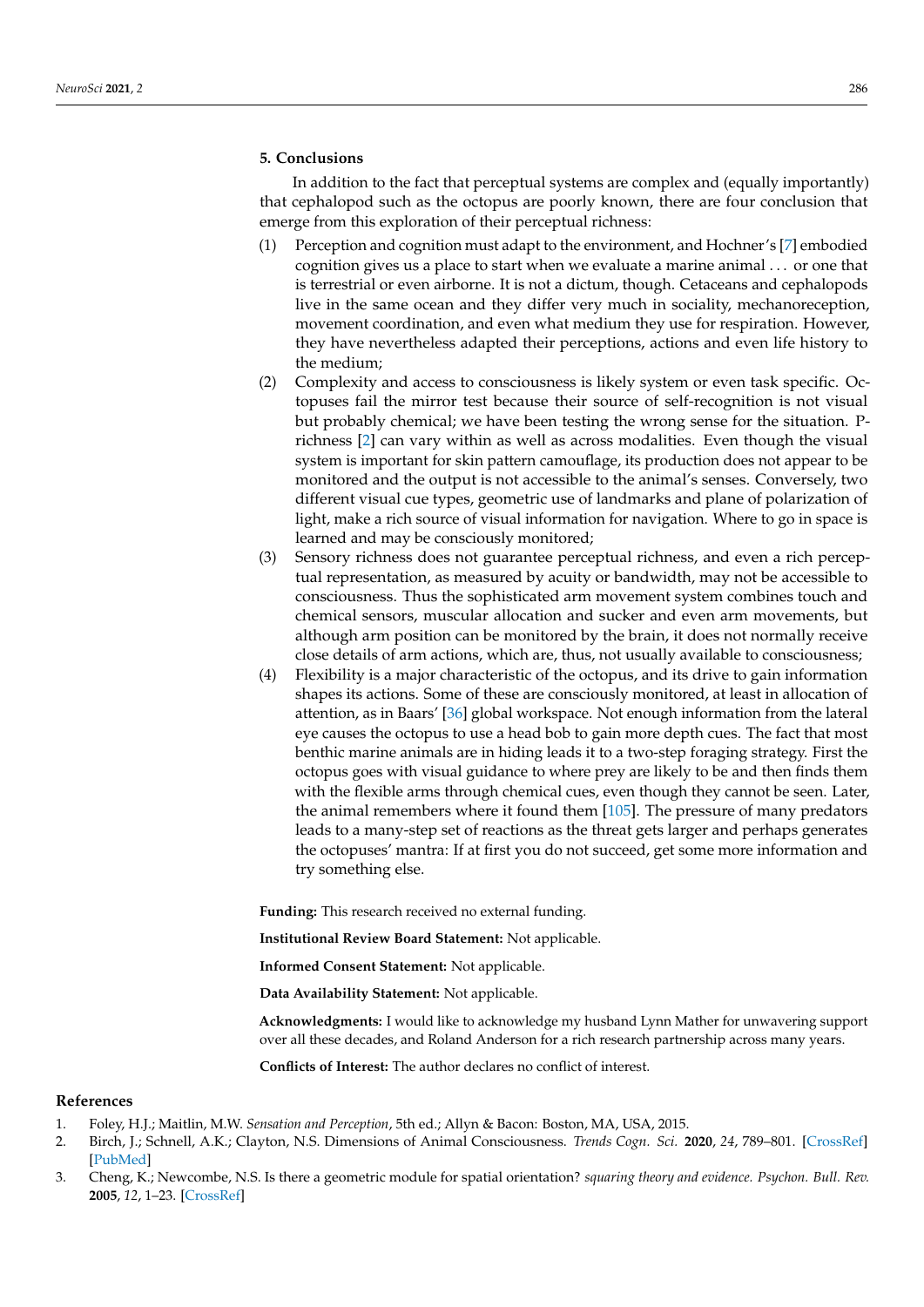- <span id="page-11-0"></span>4. Williamson, R.; Chrachri, A. A model biological neural network: The cephalopod vestibular system. *Philos. Trans. R. Soc. B Biol. Sci.* **2007**, *362*, 473–481. [\[CrossRef\]](http://doi.org/10.1098/rstb.2006.1975)
- <span id="page-11-1"></span>5. Von Uexcüll, J. *A Foray into the World of Animals and Humans*; University of Minnesota Press: Minneapolis, MN, USA, 1934.
- <span id="page-11-2"></span>6. Caves, E.; Nowicki, S.; Johnsen, S. Von Uexcüll revisited: Addressing human biases in the study of animal perception. *Integr. Comp. Biol.* **2019**, *6*, 1451–1462. [\[CrossRef\]](http://doi.org/10.1093/icb/icz073) [\[PubMed\]](http://www.ncbi.nlm.nih.gov/pubmed/31127268)
- <span id="page-11-3"></span>7. Hochner, B. How Nervous Systems Evolve in Relation to Their Embodiment: What We Can Learn from Octopuses and Other Molluscs. *Brain Behav. Evol.* **2013**, *82*, 19–30. [\[CrossRef\]](http://doi.org/10.1159/000353419)
- <span id="page-11-4"></span>8. Kier, W.M.; Smith, K.K. Tongues, tentacles and trunks: The biomechanics of movement in muscular-hydrostats. *Zool. J. Linn. Soc.* **1985**, *83*, 307–324. [\[CrossRef\]](http://doi.org/10.1111/j.1096-3642.1985.tb01178.x)
- <span id="page-11-5"></span>9. Packard, A. Cephalopods and fish: The limits of convergence. *Biol. Rev.* **1972**, *47*, 241–307. [\[CrossRef\]](http://doi.org/10.1111/j.1469-185X.1972.tb00975.x)
- <span id="page-11-6"></span>10. Messenger, J.B. Cephalopod chromatophores: Neurobiology and natural history. *Biol. Rev.* **2001**, *76*, 473–528. [\[CrossRef\]](http://doi.org/10.1017/S1464793101005772)
- <span id="page-11-7"></span>11. Gutnick, T.; Shomrt, T.; Mather, J.A.; Kuba, M.J. The cephalopod brain: Motion control, learning and cognition. In *Physiology of Mollusca*; Salueddin, A.S., Mukai, S., Eds.; Apple Academic Press: Boca Raton, FL, USA, 2017; pp. 137–178.
- <span id="page-11-8"></span>12. Shigeno, S.; Andrews, P.L.R.; Ponte, G.; Fiorito, G. Cephalopod Brains: An Overview of Current Knowledge to Facilitate Comparison with Vertebrates. *Front. Physiol.* **2018**, *9*, 952. [\[CrossRef\]](http://doi.org/10.3389/fphys.2018.00952) [\[PubMed\]](http://www.ncbi.nlm.nih.gov/pubmed/30079030)
- <span id="page-11-9"></span>13. Hanke, F.D.; Kelber, A. The Eye of the Common Octopus (*Octopus vulgaris*). *Front. Physiol.* **2020**, *10*, 1637. [\[CrossRef\]](http://doi.org/10.3389/fphys.2019.01637) [\[PubMed\]](http://www.ncbi.nlm.nih.gov/pubmed/32009987)
- <span id="page-11-10"></span>14. Ramirez, M.D.; Oakley, T.H. Eye-independent, light-activated chromatophore expansion (LACE) and expression of phototransduction genes in the skin of *Octopus bimaculoides*. *J. Exp. Biol.* **2015**, *218*, 1513–1520. [\[CrossRef\]](http://doi.org/10.1242/jeb.110908)
- <span id="page-11-11"></span>15. Gleadall, I.G.; Shashar, N. The octopus' garden: The visual world of cephalopods. In *Complex Worlds from Simpler Nervous Systems*; Prete, F.R., Ed.; MIT Press: Cambridge, MA, USA, 2004; pp. 269–308.
- <span id="page-11-12"></span>16. Soto, C.; Kelber, A.; Hanke, F.D. The Pupillary Response of the Common Octopus (*Octopus vulgaris*). *Front. Physiol.* **2020**, *11*, 1112. [\[CrossRef\]](http://doi.org/10.3389/fphys.2020.01112) [\[PubMed\]](http://www.ncbi.nlm.nih.gov/pubmed/33041848)
- <span id="page-11-13"></span>17. Muntz, W.R.A.; Gwyther, J. Visual Acuity in Octopus Pallidus and Octopus Australis. *J. Exp. Biol.* **1988**, *134*, 119–129. [\[CrossRef\]](http://doi.org/10.1242/jeb.134.1.119)
- <span id="page-11-14"></span>18. Chung, W.-S.; Marshall, N.J. Supplementary materials from Comparative visual ecology of cephalopods from different habitats. *Proc. R Soc. B* **2016**, *283*, 20161346. [\[CrossRef\]](http://doi.org/10.1098/rspb.2016.1346) [\[PubMed\]](http://www.ncbi.nlm.nih.gov/pubmed/27629028)
- <span id="page-11-15"></span>19. Stoddard, M.C.; Eyster, H.N.; Hogan, B.G.; Morris, D.H.; Soucy, E.R.; Inouye, D.W. Wild hummingbirds discriminate nonspectral colors. *Proc. Natl. Acad. Sci. USA* **2020**, *117*, 15112–15122. [\[CrossRef\]](http://doi.org/10.1073/pnas.1919377117) [\[PubMed\]](http://www.ncbi.nlm.nih.gov/pubmed/32541035)
- <span id="page-11-16"></span>20. Thoen, H.H.; How, M.J.; Chiou, T.-H.; Marshall, J. A Different Form of Color Vision in Mantis Shrimp. *Science* **2014**, *343*, 411–413. [\[CrossRef\]](http://doi.org/10.1126/science.1245824)
- <span id="page-11-17"></span>21. Temple, S.E.; How, M.J.; Powell, S.B.; Gruev, V.; Marshall, N.J.; Roberts, N.W. Thresholds of polarization vision in octopuses. *J. Exp. Biol.* **2021**, *224*, jeb240812. [\[CrossRef\]](http://doi.org/10.1242/jeb.240812)
- <span id="page-11-18"></span>22. Nahmad-Rohen, L.; Vorobyev, M. Spectral contrast sensitivity to polarization and luminance in octopuses. *Front. Physiol.* **2020**, *11*, 379. [\[CrossRef\]](http://doi.org/10.3389/fphys.2020.00379)
- <span id="page-11-19"></span>23. Cartron, L.; Josef, N.; Lerner, A.; McCusker, S.D.; Darmaillacq, A.-S.; Dickel, L.; Shashar, N. Polarization vision can improve object detection in turbid waters by cuttlefish. *J. Exp. Mar. Biol. Ecol.* **2013**, *447*, 80–85. [\[CrossRef\]](http://doi.org/10.1016/j.jembe.2013.02.013)
- <span id="page-11-20"></span>24. Evangelista, C.; Kraft, P.; Dacke, M.; Labhart, T.; Srinivasan, M.V. Honeybee navigation: Critically examining the role of the polarization compass. *Philos. Trans. R. Soc. B Biol. Sci.* **2014**, *369*, 20130037. [\[CrossRef\]](http://doi.org/10.1098/rstb.2013.0037)
- <span id="page-11-21"></span>25. Brady, P.C.; Gilerson, A.A.; Kattawar, G.W.; Sullivan, J.M.; Twardowski, M.S.; Dierssen, H.M.; Gao, M.; Travis, K.; Etheredge, R.I.; Tonizzo, A.; et al. Open-ocean fish reveal an omnidirectional solution to camouflage in polarized environments. *Science* **2015**, *350*, 965–969. [\[CrossRef\]](http://doi.org/10.1126/science.aad5284)
- <span id="page-11-22"></span>26. Sabbah, S.; Shashar, N. Polarization contrast of zooplankton: A model for polarization-based sighting distance. *Vis. Res.* **2006**, *46*, 444–456. [\[CrossRef\]](http://doi.org/10.1016/j.visres.2005.05.017)
- <span id="page-11-23"></span>27. Shashar, N.; Hagan, R.; Boal, J.G.; Hanlon, R.T. Cuttlefish use polarization sensitivity in predation on silvery fish. *Vis. Res.* **2000**, *40*, 71–75. [\[CrossRef\]](http://doi.org/10.1016/S0042-6989(99)00158-3)
- <span id="page-11-24"></span>28. MaäthgeSr, L.M.; Shashar, N.; Hanlon, R.T. Do cephalopods communicate using polarized light reflections from their skin? *J. Exp. Biol.* **2009**, *212*, 2133–2140. [\[CrossRef\]](http://doi.org/10.1242/jeb.020800)
- <span id="page-11-25"></span>29. Mather, J.A.; Alupay, J.S. An ethogram for Benthic Octopods (Cephalopoda: Octopodidae). *J. Comp. Psychol.* **2016**, *130*, 109–127. [\[CrossRef\]](http://doi.org/10.1037/com0000025) [\[PubMed\]](http://www.ncbi.nlm.nih.gov/pubmed/27078075)
- <span id="page-11-26"></span>30. Rogers, L.J. The two hemispheres of the avian brain: Their differing roles in perceptual processing and the expression of behavior. *J. Ornithol.* **2011**, *153*, 61–74. [\[CrossRef\]](http://doi.org/10.1007/s10336-011-0769-z)
- <span id="page-11-27"></span>31. Feord, R.C.; Sumner, M.E.; Pusdekar, S.; Kalra, L.; Gonzalez-Bellido, P.T.; Wardill, T.J. Cuttlefish use stereopsis to strike at prey. *Sci. Adv.* **2020**, *6*, eaay6036. [\[CrossRef\]](http://doi.org/10.1126/sciadv.aay6036)
- <span id="page-11-28"></span>32. Levy, G.; Flash, T.; Hochner, B. Arm Coordination in Octopus Crawling Involves Unique Motor Control Strategies. *Curr. Biol.* **2015**, *25*, 1195–1200. [\[CrossRef\]](http://doi.org/10.1016/j.cub.2015.02.064) [\[PubMed\]](http://www.ncbi.nlm.nih.gov/pubmed/25891406)
- <span id="page-11-29"></span>33. Kral, K. Behavioural–Analytical studies of the role of head movements in depth perception in insects, birds and mammals. *Behav. Process.* **2003**, *64*, 1–12. [\[CrossRef\]](http://doi.org/10.1016/S0376-6357(03)00054-8)
- <span id="page-11-30"></span>34. Mather, J.A. Cephalopod consciousness: Behavioral evidence. *Consc. Cogn.* **2008**, *17*, 37–48. [\[CrossRef\]](http://doi.org/10.1016/j.concog.2006.11.006) [\[PubMed\]](http://www.ncbi.nlm.nih.gov/pubmed/17240163)
- <span id="page-11-31"></span>35. Baars, B.J. In the theatre of consciousness. Global workplace theory, a rigorous scientific theory of consciousness. *J. Consc. Stud.* **1997**, *4*, 292–309.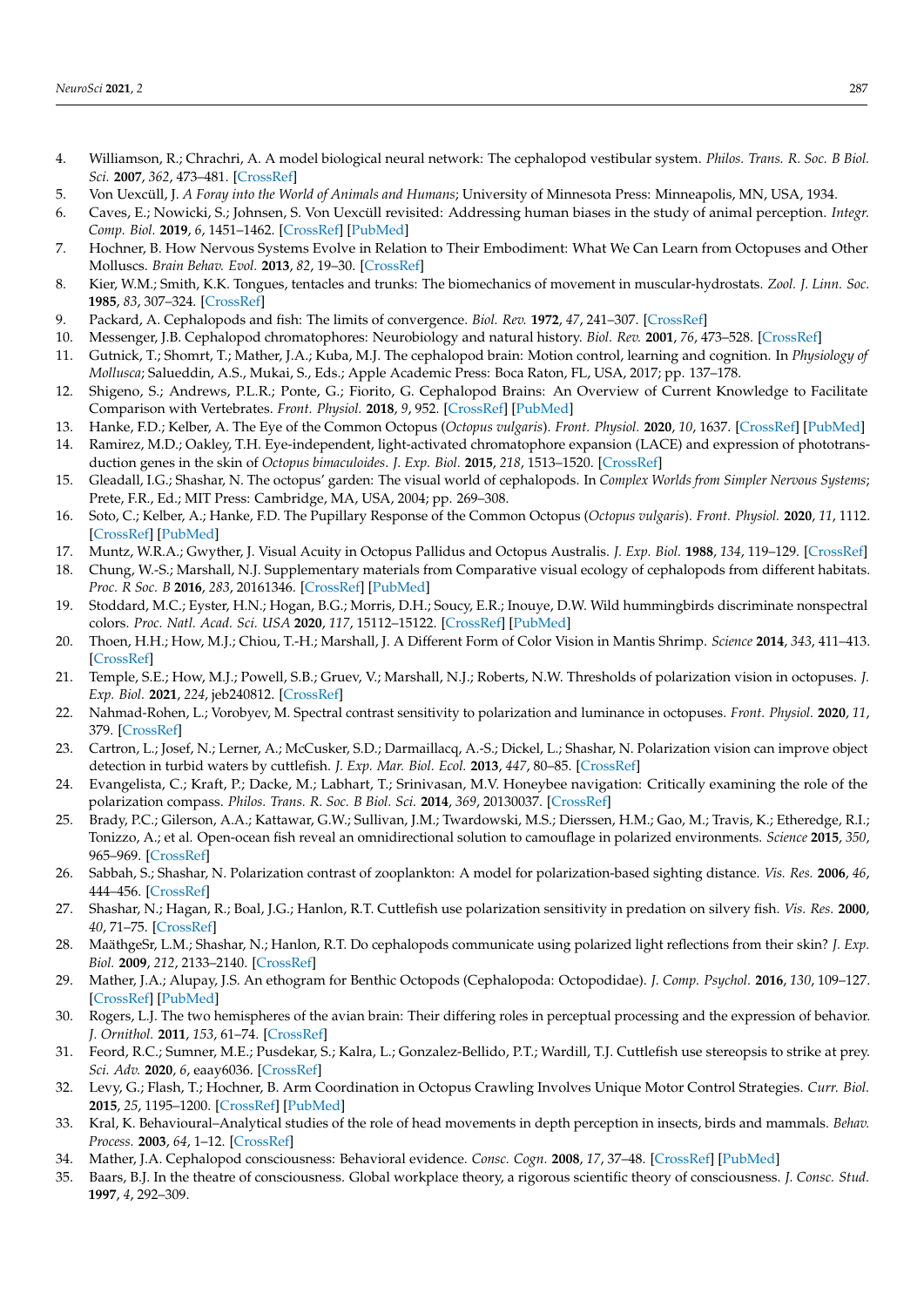- <span id="page-12-0"></span>36. Ionta, S.; Nartuzzi, R.; Solomon, R.; Blanke, O. The brain network reflecting bodily self-consciousness: A functional connectivity study. *Soc. Cogn. Affect. Neurosci.* **2014**, *9*, 1904–1913. [\[CrossRef\]](http://doi.org/10.1093/scan/nst185) [\[PubMed\]](http://www.ncbi.nlm.nih.gov/pubmed/24396007)
- <span id="page-12-1"></span>37. Wells, M.J. *Octopus: Physiology and Behaviour of an Advanced Invertebrate*; Chapman & Hall: London, UK, 1978.
- <span id="page-12-2"></span>38. Wells, M.J. Detour Experiments with Octopuses. *J. Exp. Biol.* **1964**, *41*, 621–642. [\[CrossRef\]](http://doi.org/10.1242/jeb.41.3.621)
- <span id="page-12-3"></span>39. Wells, M.J. Detour Experiments with Split-Brain Octopuses. *J. Exp. Biol.* **1970**, *53*, 375–389. [\[CrossRef\]](http://doi.org/10.1242/jeb.53.2.375)
- <span id="page-12-4"></span>40. Byrne, R.A.; Kuba, M.; Griebel, U. Lateral asymmetry of eye use in *Octopus vulgaris*. *Anim. Behav.* **2002**, *64*, 461–468. [\[CrossRef\]](http://doi.org/10.1006/anbe.2002.3089)
- <span id="page-12-5"></span>41. Byrne, R.A.; Kuba, M.J.; Meisel, D.V. Lateralized eye use in *Octopus vulgaris* shows antisymmetrical distribution. *Anim. Behav.* **2004**, *68*, 1107–1114. [\[CrossRef\]](http://doi.org/10.1016/j.anbehav.2003.11.027)
- <span id="page-12-6"></span>42. Frasnelli, E.; Ponte, G.; Vallortigara, G.; Fiorito, G. Visual lateralization in the Cephalopod Mollusk *Octopus vulgaris*. *Symmetry* **2019**, *11*, 1121. [\[CrossRef\]](http://doi.org/10.3390/sym11091121)
- <span id="page-12-7"></span>43. Jozet-Alves, C.; Viblanc, V.; Romagny, S.; Dacher, M.; Healy, S.; Dickel, L. Visual lateralization is task and age dependent in cuttlefish, *Sepia officinalis*. *Anim. Behav.* **2012**, *83*, 1313–1318. [\[CrossRef\]](http://doi.org/10.1016/j.anbehav.2012.02.023)
- <span id="page-12-8"></span>44. Jozet-Alves, C.; Hébert, M. Embryonic exposure to predator odour modulates visual lateralization in cuttlefish. *Proc. R. Soc. B Biol. Sci.* **2013**, *280*, 20122575. [\[CrossRef\]](http://doi.org/10.1098/rspb.2012.2575)
- <span id="page-12-9"></span>45. Schnell, A.K.; Hanlon, R.T.; Benkada, A.; Jozet-Alves, C. Lateralization of eye use in cuttlefish: Opposite direction for antipredatory and predatory behaviors. *Front. Physiol.* **2016**, *7*, 620. [\[CrossRef\]](http://doi.org/10.3389/fphys.2016.00620)
- <span id="page-12-10"></span>46. Sutherland, N.S. Visual discrimination of shape by octopus. squares and triangles. *Q. J. Exp. Psychol.* **1958**, *10*, 40–47. [\[CrossRef\]](http://doi.org/10.1080/17470215808416252)
- <span id="page-12-11"></span>47. Muntz, W.R.A.; Gwyther, J. Visual Discrimination of distance by octopuses. *J. Exp. Biol.* **1988**, *140*, 345–353. [\[CrossRef\]](http://doi.org/10.1242/jeb.140.1.345)
- <span id="page-12-12"></span>48. Tokuda, K.; Masuda, R.; Yamashita, Y. Conditional discrimination in *Octopus vulgaris*. *J. Ethol.* **2014**, *33*, 35–40. [\[CrossRef\]](http://doi.org/10.1007/s10164-014-0414-4)
- <span id="page-12-13"></span>49. Bublitz, A.; Weinhold, S.R.; Strobel, S.; Dehnhardt, G.; Hanke, F.D. Reconsideration of Serial Visual Reversal Learning in Octopus (*Octopus vulgaris*) from a Methodological Perspective. *Front. Physiol.* **2017**, *8*, 54. [\[CrossRef\]](http://doi.org/10.3389/fphys.2017.00054)
- <span id="page-12-14"></span>50. Jozet-Alves, C.; Bertin, M.; Clayton, N. Evidence of episodic-like memory in cuttlefish. *Curr. Biol.* **2013**, *23*, R1033–R1035. [\[CrossRef\]](http://doi.org/10.1016/j.cub.2013.10.021)
- <span id="page-12-15"></span>51. Zylinski, S.; How, M.; Osorio, D.; Hanlon, R.T.; Marshall, N.J. To Be Seen or to Hide: Visual Characteristics of Body Patterns for Camouflage and Communication in the Australian Giant Cuttlefish *Sepia apama*. *Am. Nat.* **2011**, *177*, 681–690. [\[CrossRef\]](http://doi.org/10.1086/659626) [\[PubMed\]](http://www.ncbi.nlm.nih.gov/pubmed/21508613)
- <span id="page-12-16"></span>52. Lin, I.-R.; Chiao, C.-C. Visual equivalence and amodal completion in Cuttlefish. *Front. Physiol.* **2017**, *8*, 40. [\[CrossRef\]](http://doi.org/10.3389/fphys.2017.00040) [\[PubMed\]](http://www.ncbi.nlm.nih.gov/pubmed/28220075)
- <span id="page-12-17"></span>53. Gallup, G.G. Self-recognition research strategies and experimental design. In *Self-Awareness in Animal and Humans*; Parker, S.T., Mitchell, W., Boccia, M.L., Eds.; Cambridge University Press: Cambridge, UK, 1995; pp. 35–50.
- <span id="page-12-18"></span>54. Bekoff, M.; Sherman, P.W. Reflections on animal selves. *Trends Ecol. Evol.* **2004**, *19*, 176–180. [\[CrossRef\]](http://doi.org/10.1016/j.tree.2003.12.010) [\[PubMed\]](http://www.ncbi.nlm.nih.gov/pubmed/16701251)
- <span id="page-12-19"></span>55. Khoda, M.; Hotta, T.; Takeyma, T.; Awata, S.; Tanaka, H.; Asai, J.; Jordan, L.A. Cleaner wrasse pass the mark test. What are the implications for consciousness and self-awareness testing in animals? *PLoS Biol.* **2018**. [\[CrossRef\]](http://doi.org/10.1371/journal.pbio.3000021)
- <span id="page-12-20"></span>56. Nesher, N.; Levy, G.; Grasso, F.W.; Hochner, B. Self-Recognition Mechanism between Skin and Suckers Prevents Octopus Arms from Interfering with Each Other. *Curr. Biol.* **2014**, *24*, 1271–1275. [\[CrossRef\]](http://doi.org/10.1016/j.cub.2014.04.024) [\[PubMed\]](http://www.ncbi.nlm.nih.gov/pubmed/24835454)
- <span id="page-12-21"></span>57. Mather, J.A.; Mather, D.L. Apparent movement in a visual display: The passing cloud of *Octopus cyanea* (Mollusca: Cephalopoda). *J. Zoöl.* **1999**, *263*, 89–94. [\[CrossRef\]](http://doi.org/10.1017/S0952836904004911)
- <span id="page-12-22"></span>58. Grasso, F.W.; Darmaillacq, A.-S.; Dickel, L. The octopus with two brains: How are distributed and central representations integrated in the octopus central nervous system? In *Cephalopod Cognition*; Cambridge University Press (CUP): Cambridge, UK, 2014; pp. 94–122.
- <span id="page-12-23"></span>59. Carls-Diamante, S. The octopus and the unity of consciousness. *Biol. Philos.* **2017**, *32*, 1269–1287. [\[CrossRef\]](http://doi.org/10.1007/s10539-017-9604-0)
- <span id="page-12-24"></span>60. Zullo, L.; Eichenstein, H.; Maiole, F.; Hochner, B. Motor control pathways in the nervous system of *Octopus vulgaris* arm. *J. Comp. Physiol. A* **2019**, *205*, 271–279. [\[CrossRef\]](http://doi.org/10.1007/s00359-019-01332-6)
- <span id="page-12-25"></span>61. Buresch, K.C.; Ulmer, K.M.; Cramer, C.; McAnulty, S.; Davison, W.; Mäthger, L.M.; Hanlon, R.T. Tactical decisions for changeable cuttlefish camouflage: Visual cues for choosing masquerade are relevant from a greater distance than visual cues used for background matching. *Biol. Bull.* **2015**, *229*, 160–166. [\[CrossRef\]](http://doi.org/10.1086/BBLv229n2p160) [\[PubMed\]](http://www.ncbi.nlm.nih.gov/pubmed/26504156)
- <span id="page-12-26"></span>62. Chiao, C.-C.; Chubb, C.; Buresch, K.; Siemann, L.; Hanlon, R.T. The scaling effects of substrate texture on camouflage patterning in cuttlefish. *Vis. Res.* **2009**, *49*, 1647–1656. [\[CrossRef\]](http://doi.org/10.1016/j.visres.2009.04.002)
- <span id="page-12-27"></span>63. Huffard, C.L. Locomotion by *Abdopus aculeatus* (Cephalopoda: Octopodidae): Walking the line between primary and secondary defenses. *J. Exp. Biol.* **2006**, *209*, 3697–3707. [\[CrossRef\]](http://doi.org/10.1242/jeb.02435) [\[PubMed\]](http://www.ncbi.nlm.nih.gov/pubmed/16985187)
- <span id="page-12-28"></span>64. Mather, J.A.; Greibel, U.; Byrne, R.A. Squid dances: An ethogram of postures and actions of *Sepioteuthis sepioidea* squid with a muscular hydrostat system. *Mar. Fresw. Behav. Physiol.* **2010**, *43*, 45–51. [\[CrossRef\]](http://doi.org/10.1080/10236241003660771)
- <span id="page-12-29"></span>65. Chiao, C.-C.; Wickiser, J.K.; Allen, J.; Genter, B.; Hanlon, R. Hyperspectral imaging of cuttlefish camouflage indicates good color match in the eyes of fish predators. *Proc. Natl. Acad. Sci. USA* **2011**, *108*, 9148–9153. [\[CrossRef\]](http://doi.org/10.1073/pnas.1019090108)
- <span id="page-12-30"></span>66. Byrne, R.A.; Kuba, M.J.; Meisel, D.V.; Griebel, U.; Mather, J.A. Octopus arm choice is strongly influenced by eye use. *Behav. Brain Res.* **2006**, *172*, 195–201. [\[CrossRef\]](http://doi.org/10.1016/j.bbr.2006.04.026)
- <span id="page-12-31"></span>67. Gutnick, T.; Byrne, R.A.; Hochner, B.; Kuba, M. *Octopus vulgaris* Uses Visual Information to Determine the Location of Its Arm. *Curr. Biol.* **2011**, *21*, 460–462. [\[CrossRef\]](http://doi.org/10.1016/j.cub.2011.01.052)
- <span id="page-12-32"></span>68. Gutnick, T.; Zullo, L.; Hochner, B.; Kuba, M.J. Use of Peripheral Sensory Information for Central Nervous Control of Arm Movement by *Octopus vulgaris*. *Curr. Biol.* **2020**, *30*, 4322–4327.e3. [\[CrossRef\]](http://doi.org/10.1016/j.cub.2020.08.037) [\[PubMed\]](http://www.ncbi.nlm.nih.gov/pubmed/32916119)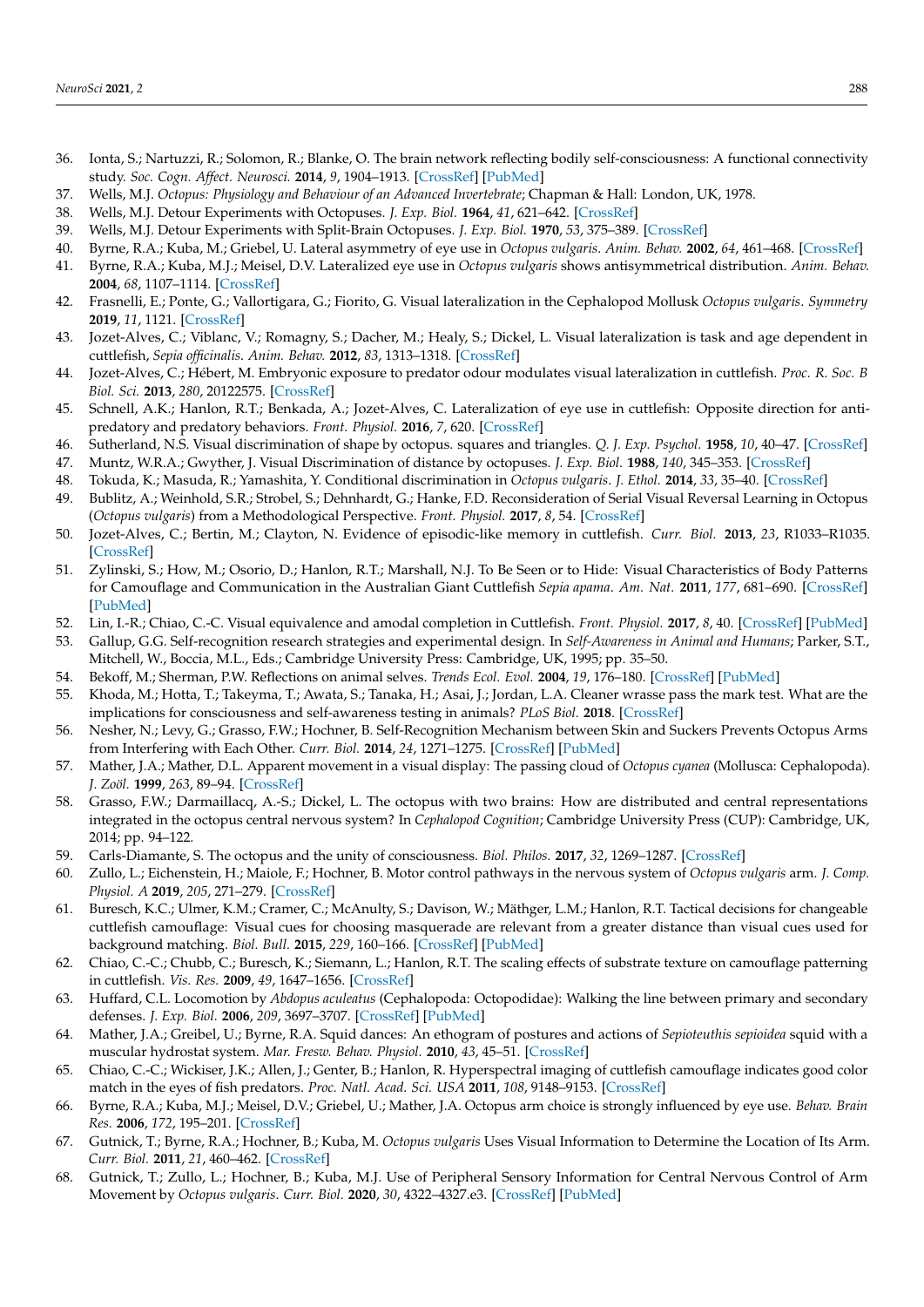- <span id="page-13-0"></span>69. Josef, N.; Amodio, P.; Fiorito, G.; Shashar, N. Camouflaging in a Complex Environment—Octopuses Use Specific Features of Their Surroundings for Background Matching. *PLoS ONE* **2012**, *7*, e37579. [\[CrossRef\]](http://doi.org/10.1371/journal.pone.0037579)
- <span id="page-13-1"></span>70. Mather, J.A. Cephalopod skin displays: From concealment to communication. In *Evolution of Communication Systems*; Oller, K., Greibel, U., Eds.; MIT Press: Cambridge, MA, USA, 2004; pp. 193–214.
- <span id="page-13-2"></span>71. Huffard, C.L.; Caldwell, R.L.; Boneka, F. Mating behavior of *Abdopus aculeatus* (d'Orbigny 1834) (Cephalopoda: Octopodidae) in the wild. *Mar. Biol.* **2008**, *154*, 353–362. [\[CrossRef\]](http://doi.org/10.1007/s00227-008-0930-2)
- <span id="page-13-3"></span>72. Mather, J. Mating games squid play: Reproductive behaviour and sexual skin displays in Caribbean reef squid *Sepioteuthis sepioidea*. *Mar. Freshw. Behav. Physiol.* **2016**, *49*, 359–373. [\[CrossRef\]](http://doi.org/10.1080/10236244.2016.1253261)
- <span id="page-13-4"></span>73. Brown, C.; Garwood, M.P.; Williamson, J.E. It pays to cheat: Tactical deception in a cephalopod social signalling system. *Biol. Lett.* **2012**, *8*, 729–732. [\[CrossRef\]](http://doi.org/10.1098/rsbl.2012.0435)
- <span id="page-13-5"></span>74. Aitken, J.P.; O'Dor, R.K.; Jackson, G.D. The secret life of the giant Australian cuttlefish *Sepia apama* (Cephalopoda): Behavior and energetics in nature revealed through radio acoustic positioning and telemetry (RAPT). *J. Exp. Mar. Biol. Ecol.* **2015**, *320*, 77–91. [\[CrossRef\]](http://doi.org/10.1016/j.jembe.2004.12.040)
- <span id="page-13-6"></span>75. Jozet-Alves, C.; Darmaillacq, A.-S.; Boal, J.G. Navigation in cephalopods. In *Cephalopod Cognition*; Drmaillacq, A.-S., Dickel, L., Mather, J.A., Eds.; Cambridge University Press: Cambridge, UK, 2014; pp. 150–176.
- <span id="page-13-7"></span>76. Mather, J.A. Navigation by spatial memory and use of visual landmarks in octopuses. *J. Comp. Physiol. A* **1991**, *168*, 491–497. [\[CrossRef\]](http://doi.org/10.1007/BF00199609)
- <span id="page-13-8"></span>77. Forsythe, J.W.; Hanlon, R.T. Foraging and associated behavior by *Octopus cyanea* Gray, 1849 on a coral atoll, French Polynesia. *J. Exp. Mar. Biol. Ecol.* **1997**, *209*, 15–31. [\[CrossRef\]](http://doi.org/10.1016/S0022-0981(96)00057-3)
- <span id="page-13-9"></span>78. Mather, J.A.; Resler, S.; Cosgrove, J. Activity and movement patterns of *Octopus dofleini*. *Mar. Behav. Physiol.* **1985**, *11*, 301–314. [\[CrossRef\]](http://doi.org/10.1080/10236248509387055)
- <span id="page-13-10"></span>79. Scheel, D.; Bisson, L. Movement patterns of giant Pacific octopuses, *Enteroctopus dofleini* (Wülker, 1910). *J. Exp. Mar. Biol. Ecol.* **2012**, *416–417*, 21–31. [\[CrossRef\]](http://doi.org/10.1016/j.jembe.2012.02.004)
- <span id="page-13-11"></span>80. Boal, J.G.; Dunham, A.W.; Williams, K.T.; Hanlon, R.T. Experimental evidence for spatial learning in octopuses (*Octopus bimaculoides*). *J. Comp. Psychol.* **2000**, *114*, 246–252. [\[CrossRef\]](http://doi.org/10.1037/0735-7036.114.3.246)
- <span id="page-13-12"></span>81. Karson, M.A.; Boal, J.G.; Hanlon, R.T. Experimental evidence for spatial learning in cuttlefish (Sepia officinalis). *J. Comp. Psychol.* **2003**, *117*, 149–155. [\[CrossRef\]](http://doi.org/10.1037/0735-7036.117.2.149)
- <span id="page-13-13"></span>82. Hvoreckny, L.M.; Grudowski, J.L.; Blakeslee, J.L.; Simmons, T.L.; Roy, P.R.; Brooks, J.A.; Hanner, R.M.; Beigel, M.E.; Karson, M.A.; Nichols, R.H.; et al. Octopuses (*Octopus bimaculoides*) and cuttlefish (*Sepia pharaonis*, *S. officinalis*) can conditionally discriminate. *Anim. Cogn.* **2007**, *10*, 449–459. [\[CrossRef\]](http://doi.org/10.1007/s10071-007-0085-4)
- <span id="page-13-14"></span>83. Alves, C.; Chichery, R.; Boal, J.G.; Dickel, L. Orientation in the cuttlefish *Sepia officinalis*: Response versus place learning. *Anim. Cogn.* **2006**, *10*, 29–36. [\[CrossRef\]](http://doi.org/10.1007/s10071-006-0027-6)
- <span id="page-13-15"></span>84. Scatà, G.; Darmaillacq, A.-S.; Dickel, L.; McCusker, S.; Shashar, N. Going Up or Sideways? *Perception of Space and Obstacles Negotiating by Cuttlefish. Front. Physiol.* **2017**, 8. [\[CrossRef\]](http://doi.org/10.3389/fphys.2017.00173)
- <span id="page-13-16"></span>85. Scatà, G.; Jozet-Alves, C.; Thomasse, C.; Josef, N.; Shashar, N. Spatial learning in the cuttlefish *Sepia officinalis*: Preference for vertical over horizontal information. *J. Exp. Biol.* **2016**, *219*, 2928–2933. [\[CrossRef\]](http://doi.org/10.1242/jeb.129080) [\[PubMed\]](http://www.ncbi.nlm.nih.gov/pubmed/27655826)
- <span id="page-13-17"></span>86. Cartron, L.; Darmaillacq, A.-S.; Jozet-Alves, C.; Shashar, N.; Dickel, L. Cuttlefish rely on both polarized light and landmarks for orientation. *Anim. Cogn.* **2012**, *15*, 591–596. [\[CrossRef\]](http://doi.org/10.1007/s10071-012-0487-9) [\[PubMed\]](http://www.ncbi.nlm.nih.gov/pubmed/22460628)
- <span id="page-13-18"></span>87. Graindorge, N.; Jozet-Alves, C.; Darmaillacq, A.-S.; Chichery, R.; Dickel, L.; Bellanger, C. Effects of dorsal and ventral vertical lobe electrolytic lesions on spatial learning and locomotor activity in *Sepia officinalis*. *Behav. Neurosci.* **2006**, *120*, 1151–1158. [\[CrossRef\]](http://doi.org/10.1037/0735-7044.120.5.1151)
- <span id="page-13-19"></span>88. Jozet-Alves, C.; Modéran, J.; Dickel, L. Sex differences in spatial cognition in an invertebrate: The cuttlefish. *Proc. R. Soc. B Boil. Sci.* **2008**, *275*, 2049–2054. [\[CrossRef\]](http://doi.org/10.1098/rspb.2008.0501)
- <span id="page-13-20"></span>89. Vickers, N.J. Mechanisms of animal navigation in odor plumes. *Biol. Bull.* **2000**, *198*, 203–212. [\[CrossRef\]](http://doi.org/10.2307/1542524) [\[PubMed\]](http://www.ncbi.nlm.nih.gov/pubmed/10786941)
- <span id="page-13-21"></span>90. Gilly, W.F.; Lucero, M.T. Behavioral Responses to Chemical Stimulation of the Olfactory Organ in the Squid Loligo Opalescens. *J. Exp. Biol.* **1992**, *162*, 209–229. [\[CrossRef\]](http://doi.org/10.1242/jeb.162.1.209)
- <span id="page-13-22"></span>91. Wood, J.B.; Maynard, A.E.; Lawlor, A.G.; Sawyer, E.K.; Simmons, D.M.; Pennoyer, K.E.; Derby, C.D. Caribbean reef squid, Sepioteuthis sepioidea, use ink as a defense against predatory French grunts, *Haemulon flavolineatum*. *J. Exp. Mar. Biol. Ecol.* **2010**, *388*, 20–27. [\[CrossRef\]](http://doi.org/10.1016/j.jembe.2010.03.010)
- <span id="page-13-23"></span>92. Derby, C.D.; Tottempudi, M.; Love-Chezem, T.; Wolfe, L.S. Ink from longfin inshore squid, Doryteuthis pealeii, as a Chemical and Visual Defense Against Two Predatory Fishes, Summer Flounder, Paralichthys dentatus, and Sea Catfish, *Ariopsis felis*. *Biol. Bull.* **2013**, *225*, 152–160. [\[CrossRef\]](http://doi.org/10.1086/BBLv225n3p152)
- <span id="page-13-24"></span>93. Hikidi, Y.; Hirohashi, N.; Kasugai, T.; Sato, N. An elaborate behavioural sequence reinforces the decoy effect of ink during predatory attacks on squid. *J. Ethol.* **2020**, *38*, 155–160. [\[CrossRef\]](http://doi.org/10.1007/s10164-020-00640-8)
- <span id="page-13-25"></span>94. Boal, J.; Golden, D. Distance chemoreception in the common cuttlefish, *Sepia officinalis* (Mollusca, Cephalopoda). *J. Exp. Mar. Biol. Ecol.* **1999**, *235*, 307–317. [\[CrossRef\]](http://doi.org/10.1016/S0022-0981(98)00187-7)
- <span id="page-13-26"></span>95. Polese, G.; Bertapelle, C.; Di Cosmo, A. Olfactory organ of *Octopus vulgaris*: Morphology, plasticity, turnover and sensory characterization. *Biol. Open* **2016**, *5*, 611–619. [\[CrossRef\]](http://doi.org/10.1242/bio.017764) [\[PubMed\]](http://www.ncbi.nlm.nih.gov/pubmed/27069253)
- <span id="page-13-27"></span>96. Polese, G.; Bertapelle, C.; Di Cosmo, A. Role of olfaction in *Octopus vulgaris* reproduction. *Gen. Comp. Endocrinol.* **2015**, *210*, 55–62. [\[CrossRef\]](http://doi.org/10.1016/j.ygcen.2014.10.006) [\[PubMed\]](http://www.ncbi.nlm.nih.gov/pubmed/25449183)